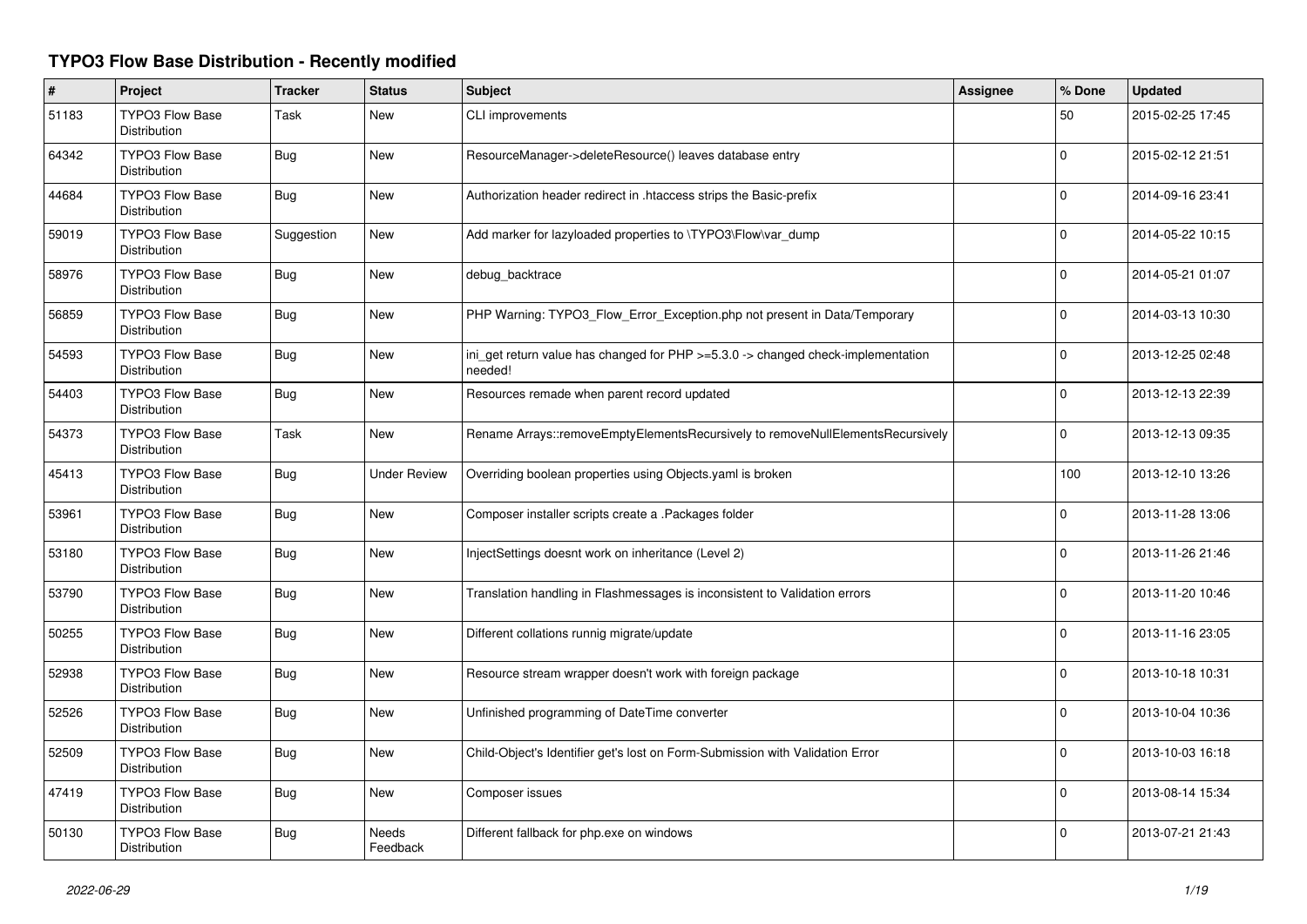| #     | Project                                | <b>Tracker</b>   | <b>Status</b>       | <b>Subject</b>                                                                                                                                    | <b>Assignee</b> | % Done      | <b>Updated</b>   |
|-------|----------------------------------------|------------------|---------------------|---------------------------------------------------------------------------------------------------------------------------------------------------|-----------------|-------------|------------------|
| 42408 | TYPO3 Flow Base<br>Distribution        | Story            | <b>New</b>          | Locale Detection / Selection                                                                                                                      |                 | 0           | 2013-06-11 13:31 |
| 47638 | <b>TYPO3 Flow Base</b><br>Distribution | Bug              | <b>New</b>          | Delete a ValueObject by its identity                                                                                                              |                 | 0           | 2013-04-27 13:14 |
| 47637 | TYPO3 Flow Base<br>Distribution        | Bug              | <b>New</b>          | Property with @ORM\Column(nullable=true,type="decimal",scale=2) results as type<br>"string" in Collection Objects and not as expected as "double" |                 | $\mathbf 0$ | 2013-04-27 12:14 |
| 47601 | <b>TYPO3 Flow Base</b><br>Distribution | Bug              | <b>New</b>          | Template Path of Submodules contains lowercase Namespace                                                                                          |                 | $\mathbf 0$ | 2013-04-26 14:33 |
| 47052 | TYPO3 Flow Base<br>Distribution        | Bug              | <b>New</b>          | Clear doctrine caches after migration applied                                                                                                     |                 | 0           | 2013-04-08 18:30 |
| 46244 | <b>TYPO3 Flow Base</b><br>Distribution | Bug              | <b>Under Review</b> | Remove call to PHP_BINDIR in CoreCommandController                                                                                                |                 | $\mathbf 0$ | 2013-03-19 11:39 |
| 41843 | TYPO3 Flow Base<br>Distribution        | Bug              | <b>New</b>          | Composer and rename issues (umbrella issue)                                                                                                       |                 | 60          | 2013-01-15 17:19 |
| 44078 | <b>TYPO3 Flow Base</b><br>Distribution | Task             | <b>New</b>          | Probably false behavior in symlinked environment                                                                                                  |                 | 0           | 2012-12-18 13:17 |
| 42407 | <b>TYPO3 Flow Base</b><br>Distribution | Story            | <b>New</b>          | <b>Asset Management</b>                                                                                                                           |                 | 0           | 2012-10-26 09:02 |
| 41508 | <b>TYPO3 Flow Base</b><br>Distribution | Task             | <b>Under Review</b> | Replace Jasmine by Buster.js                                                                                                                      |                 | 0           | 2012-10-01 20:58 |
| 39432 | <b>TYPO3 Flow Base</b><br>Distribution | Task             | <b>New</b>          | Clarify introducing properties                                                                                                                    |                 | $\mathbf 0$ | 2012-07-31 23:34 |
| 38875 | <b>TYPO3 Flow Base</b><br>Distribution | Suggestion       | <b>New</b>          | Have a Translator object available in action controllers                                                                                          |                 | $\Omega$    | 2012-07-11 15:00 |
| 33308 | <b>TYPO3 Flow Base</b><br>Distribution | Task             | <b>New</b>          | General date and time handling rules                                                                                                              |                 | 0           | 2012-03-06 16:05 |
| 28964 | TYPO3 Flow Base<br>Distribution        | Feature          | <b>New</b>          | Integrate Behat tool for BDD                                                                                                                      |                 | 0           | 2011-08-13 16:03 |
| 38379 | TYPO3.Eel                              | Feature          | <b>New</b>          | Implement a Eel-ViewHelper                                                                                                                        |                 | 0           | 2013-04-08 11:03 |
| 42240 | TYPO3.Eel                              | Task             | <b>New</b>          | Make Eel usable outside of TYPO3 Flow                                                                                                             |                 | 0           | 2012-10-21 12:32 |
| 58622 | TYPO3.Flow                             | Feature          | New                 | Clearer Exception: Array to string conversion                                                                                                     |                 | $\mathbf 0$ | 2016-06-13 18:15 |
| 51676 | TYPO3.Flow                             | Feature          | <b>Under Review</b> | Support of symlinks for Resources                                                                                                                 |                 | 100         | 2015-06-13 12:51 |
| 54181 | TYPO3.Flow                             | <sub>I</sub> Bug | New                 | Use date_default_timezone_get() instead of ini_get('date.timezone')                                                                               |                 | 0           | 2015-06-01 18:54 |
| 42520 | TYPO3.Flow                             | Bug              | New                 | Cache must be flushed globally for package state changes                                                                                          |                 | 0           | 2015-02-25 17:45 |
| 56856 | TYPO3.Flow                             | Bug              | <b>Under Review</b> | Fix StandardView Template                                                                                                                         |                 | 0           | 2015-02-25 11:25 |
| 51763 | TYPO3.Flow                             | <b>Bug</b>       | New                 | HttpRequest always returns content of the current request                                                                                         |                 | 0           | 2015-02-20 12:53 |
| 56601 | TYPO3.Flow                             | <b>Bug</b>       | <b>Under Review</b> | PersistenceManager wrong handling of ORM\ld                                                                                                       |                 | 0           | 2015-02-16 17:56 |
| 55953 | TYPO3.Flow                             | Task             | New                 | Repair and streamline ValueObject support                                                                                                         |                 | 50          | 2015-02-16 00:30 |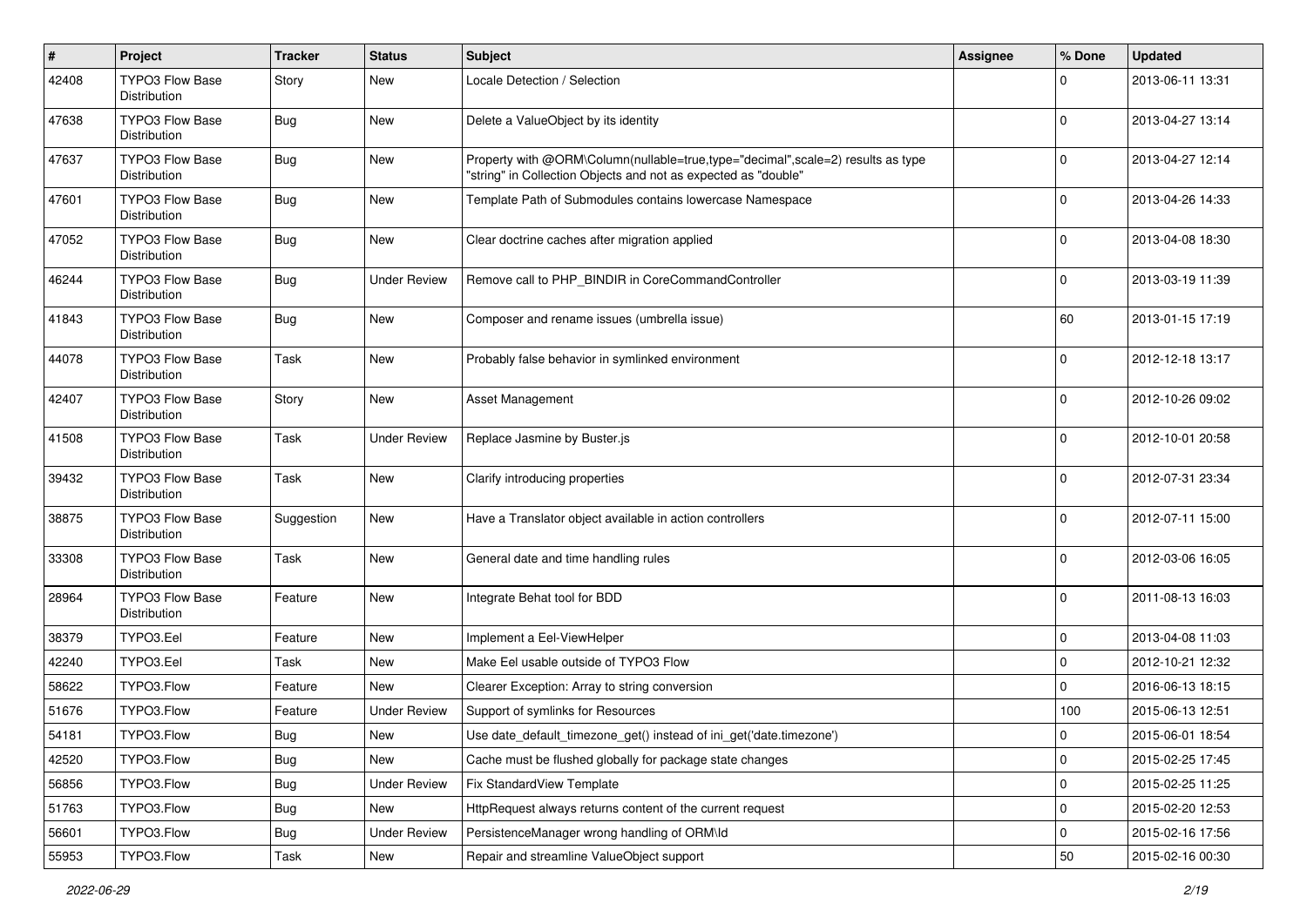| $\vert$ # | Project    | <b>Tracker</b> | <b>Status</b>       | <b>Subject</b>                                                                                            | <b>Assignee</b> | % Done         | <b>Updated</b>   |
|-----------|------------|----------------|---------------------|-----------------------------------------------------------------------------------------------------------|-----------------|----------------|------------------|
| 47191     | TYPO3.Flow | Feature        | <b>Under Review</b> | Make (property) Validators aware of parent class and the property they belong to                          |                 | 0              | 2015-02-13 18:25 |
| 54046     | TYPO3.Flow | Bug            | New                 | Removal of ValueObjects from a ManyToMany relationship is not possible                                    |                 | $\Omega$       | 2015-02-05 11:01 |
| 55954     | TYPO3.Flow | Bug            | New                 | Associations to ValueObjects should not be cascade all'd                                                  |                 | 0              | 2015-02-05 11:00 |
| 64842     | TYPO3.Flow | Feature        | New                 | Validation of Property should also happen before Property Mapping.                                        |                 | $\Omega$       | 2015-02-04 10:35 |
| 3153      | TYPO3.Flow | Feature        | New                 | Support of action based filter rules defined by annotation.                                               |                 | $\Omega$       | 2015-01-25 18:23 |
| 43082     | TYPO3.Flow | Feature        | Needs<br>Feedback   | Add CLI support for scaffolding models, views, controller                                                 |                 | $\Omega$       | 2015-01-05 11:39 |
| 47073     | TYPO3.Flow | Bug            | <b>New</b>          | Cookie causes Error after Update                                                                          |                 | $\Omega$       | 2014-12-16 11:59 |
| 54037     | TYPO3.Flow | Feature        | <b>Under Review</b> | JsonView accepts encoding options                                                                         |                 | $\overline{0}$ | 2014-12-14 11:46 |
| 59366     | TYPO3.Flow | Bug            | <b>Under Review</b> | fix* lifecycle callbacks should not be registered for unproxied entities                                  |                 | $\Omega$       | 2014-11-27 09:41 |
| 59442     | TYPO3.Flow | Bug            | <b>Under Review</b> | Composite primary keys including foreign entity don't work                                                |                 | 0              | 2014-11-27 09:34 |
| 62740     | TYPO3.Flow | <b>Bug</b>     | New                 | Add check on literal in TypeHandlingUtility::isCollectionType                                             |                 | $\mathbf 0$    | 2014-11-06 20:06 |
| 37405     | TYPO3.Flow | Feature        | <b>Under Review</b> | When changing a property wich is used in routing the Link-VH should direkt to the new<br>properties value |                 | $\Omega$       | 2014-11-02 18:25 |
| 62292     | TYPO3.Flow | Major Feature  | New                 | Support for entity translation                                                                            |                 | $\overline{0}$ | 2014-10-17 03:18 |
| 62009     | TYPO3.Flow | Bug            | <b>New</b>          | Rewrite URI Filename could be empty                                                                       |                 | $\overline{0}$ | 2014-10-07 11:03 |
| 40418     | TYPO3.Flow | Feature        | Needs<br>Feedback   | Add an option to flow3:cache:flush thats keeps user sessions active                                       |                 | $\Omega$       | 2014-10-03 20:17 |
| 49011     | TYPO3.Flow | Bug            | <b>Under Review</b> | Support executing TYPO3.Flow inside a PHAR                                                                |                 | 0              | 2014-10-03 15:21 |
| 61043     | TYPO3.Flow | Task           | <b>New</b>          | Rename ClassSchema to ModelSchema                                                                         |                 | $\mathbf 0$    | 2014-08-18 23:20 |
| 60095     | TYPO3.Flow | Feature        | <b>Under Review</b> | LockManager's LockHoldingStackPage should be configurable                                                 |                 | $\Omega$       | 2014-07-07 11:15 |
| 59878     | TYPO3.Flow | <b>Bug</b>     | New                 | TYPO3\Flow\Core\Booting\Exception\SubProcessException thrown in file Scripts.php                          |                 | $\Omega$       | 2014-06-25 15:29 |
| 58996     | TYPO3.Flow | Bug            | New                 | ResourceManager adding to persistence                                                                     |                 | $\Omega$       | 2014-06-25 14:38 |
| 59747     | TYPO3.Flow | Bug            | New                 | TYPO3\Flow\Error\Exception thrown in file ErrorHandler.php                                                |                 | $\mathbf 0$    | 2014-06-20 21:28 |
| 59023     | TYPO3.Flow | Bug            | New                 | BooleanConverter should not convert empty values to boolean                                               |                 | $\Omega$       | 2014-06-10 14:04 |
| 59357     | TYPO3.Flow | <b>Bug</b>     | New                 | Using the PackageManager directly instead of the Interface results in unexpected<br>behavior              |                 | $\Omega$       | 2014-06-05 14:34 |
| 59322     | TYPO3.Flow | <b>Bug</b>     | New                 | Mssing field exception should show missing migrations as well                                             |                 | $\mathbf 0$    | 2014-06-04 06:47 |
| 59244     | TYPO3.Flow | Feature        | New                 | Message or Container needs context                                                                        |                 | l 0            | 2014-05-31 11:47 |
| 59140     | TYPO3.Flow | <b>Bug</b>     | New                 | TYPO3\Flow\Error\Exception thrown in file ErrorHandler.php                                                |                 | 0              | 2014-05-27 15:51 |
| 38980     | TYPO3.Flow | <b>Bug</b>     | New                 | ActionController: behavior of required arguments is not consistent                                        |                 | $\overline{0}$ | 2014-05-27 14:14 |
| 59084     | TYPO3.Flow | Bug            | New                 | if 403 Exception show reason                                                                              |                 | l 0            | 2014-05-24 18:20 |
| 59049     | TYPO3.Flow | <b>Bug</b>     | New                 | TYPO3\Flow\Error\Exception thrown in file ErrorHandler.php                                                |                 | $\mathbf 0$    | 2014-05-22 23:34 |
| 58975     | TYPO3.Flow | <b>Bug</b>     | New                 | Fix command for Linux in Qucikstart documentation                                                         |                 | 100            | 2014-05-21 19:47 |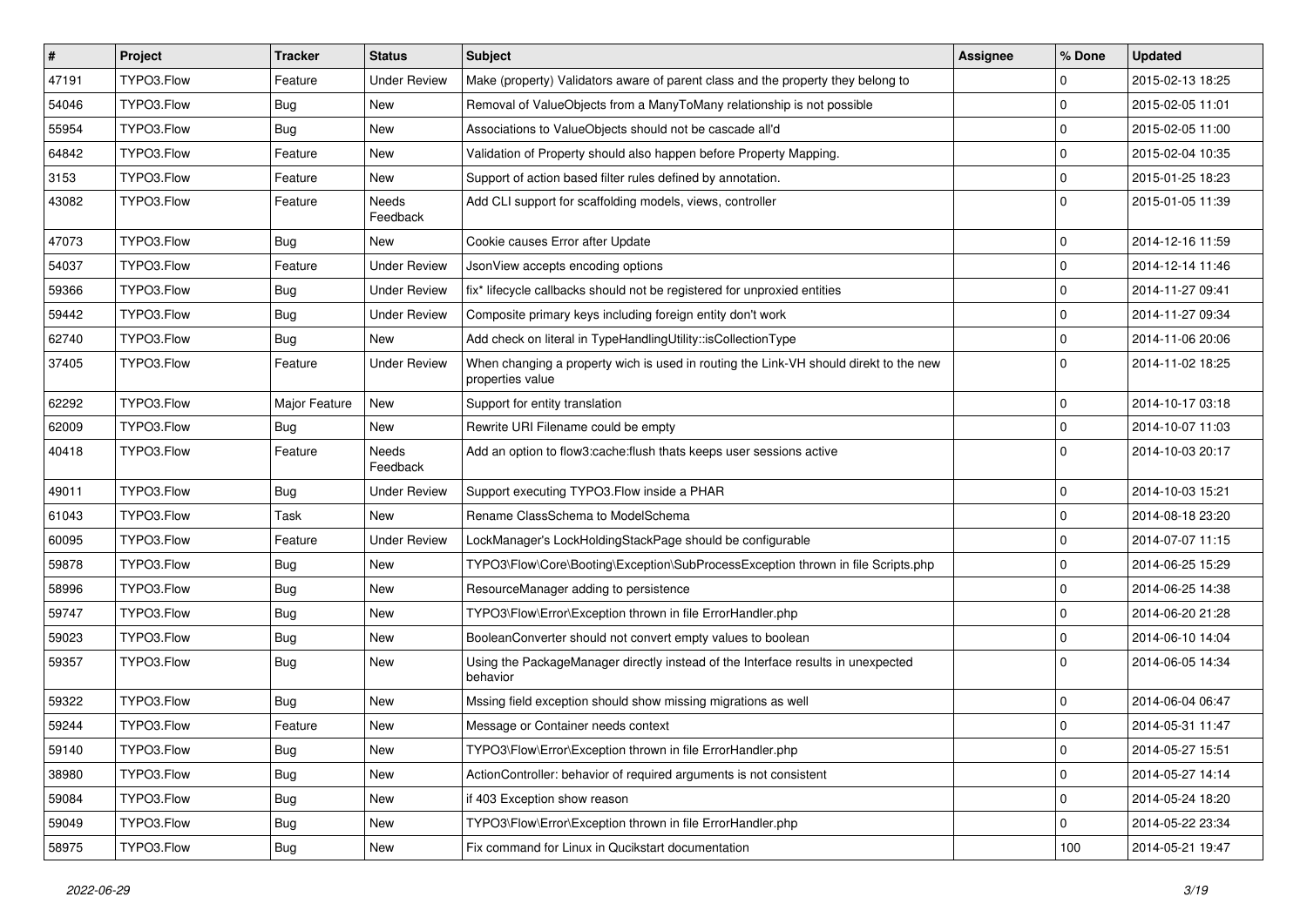| $\vert$ # | <b>Project</b> | <b>Tracker</b> | <b>Status</b>       | Subject                                                                                             | <b>Assignee</b> | % Done      | <b>Updated</b>   |
|-----------|----------------|----------------|---------------------|-----------------------------------------------------------------------------------------------------|-----------------|-------------|------------------|
| 53177     | TYPO3.Flow     | Feature        | New                 | entity resource policy value support for `this`                                                     |                 | $\mathbf 0$ | 2014-05-20 09:22 |
| 58927     | TYPO3.Flow     | <b>Bug</b>     | <b>New</b>          | Overlapping ressouce definitions in Policy yaml resolved incorrectly                                |                 | $\mathbf 0$ | 2014-05-19 15:19 |
| 58894     | TYPO3.Flow     | Bug            | New                 | MySQL max key length exceeded during Neos setup                                                     |                 | $\mathbf 0$ | 2014-05-17 22:37 |
| 58852     | TYPO3.Flow     | <b>Bug</b>     | New                 | TYPO3\Flow\Security\Exception\AccessDeniedException should clarify which action<br>fails to execute |                 | $\Omega$    | 2014-05-16 09:36 |
| 44891     | TYPO3.Flow     | Feature        | <b>New</b>          | Routes should be able to enforce http/https protocol                                                |                 | $\mathbf 0$ | 2014-05-14 19:55 |
| 58744     | TYPO3.Flow     | <b>Bug</b>     | New                 | Can not split configuration in settings.yaml                                                        |                 | $\mathbf 0$ | 2014-05-14 12:06 |
| 58579     | TYPO3.Flow     | Feature        | New                 | Adding own environment constants to Flow                                                            |                 | 50          | 2014-05-06 22:14 |
| 58408     | TYPO3.Flow     | Task           | New                 | Disable manualy persisting                                                                          |                 | $\mathbf 0$ | 2014-05-02 10:58 |
| 57450     | TYPO3.Flow     | <b>Bug</b>     | New                 | International E-Mail addresses (umlauts, etc.) are not validated correctly                          |                 | $\mathbf 0$ | 2014-04-30 14:58 |
| 58184     | TYPO3.Flow     | Major Feature  | New                 | HTTP request argument building for different use cases                                              |                 | $\mathbf 0$ | 2014-04-25 11:30 |
| 58153     | TYPO3.Flow     | <b>Bug</b>     | New                 | Session - Scope, Property with interface annotation fails at wakeup                                 |                 | $\mathbf 0$ | 2014-04-24 12:46 |
| 33055     | TYPO3.Flow     | Bug            | <b>New</b>          | AccessDeniedException instead of WebRedirect                                                        |                 | $\mathbf 0$ | 2014-04-17 15:54 |
| 57972     | TYPO3.Flow     | <b>Bug</b>     | New                 | Missing @ManyToOne in example for resource                                                          |                 | $\mathbf 0$ | 2014-04-16 06:32 |
| 57815     | TYPO3.Flow     | <b>Bug</b>     | New                 | Invalid resources are saved in the persistent resources folder                                      |                 | $\mathbf 0$ | 2014-04-10 22:02 |
| 57796     | TYPO3.Flow     | Bug            | New                 | XLIFF Fails if $id ==$ nodedata                                                                     |                 | $\mathbf 0$ | 2014-04-09 21:43 |
| 56602     | TYPO3.Flow     | Major Feature  | New                 | Handling Of Multi Identity Entities                                                                 |                 | $\mathbf 0$ | 2014-04-09 13:10 |
| 56573     | TYPO3.Flow     | Bug            | New                 | Converting by Flow\Identity                                                                         |                 | $\Omega$    | 2014-04-09 13:10 |
| 57763     | TYPO3.Flow     | Feature        | New                 | Allow controller / package / action as params in<br>\TYPO3\Fluid\ViewHelpers\Form\ButtonViewHelper  |                 | $\Omega$    | 2014-04-09 12:43 |
| 56556     | TYPO3.Flow     | Feature        | <b>New</b>          | support has Property and is Property                                                                |                 | $\mathbf 0$ | 2014-04-08 00:34 |
| 57374     | TYPO3.Flow     | <b>Bug</b>     | New                 | Persisted entities saved in session are not resolved                                                |                 | $\mathbf 0$ | 2014-04-03 09:43 |
| 57541     | TYPO3.Flow     | <b>Bug</b>     | <b>Under Review</b> | Content Security: operands work intrinsically differently in Rewrite and Manual check               |                 | $\mathbf 0$ | 2014-04-03 09:06 |
| 55199     | TYPO3.Flow     | Feature        | New                 | Avoid Buffering of Shell output                                                                     |                 | $\mathbf 0$ | 2014-03-31 12:34 |
| 57437     | TYPO3.Flow     | <b>Bug</b>     | New                 | Composer package replacement is not supported                                                       |                 | $\mathbf 0$ | 2014-03-30 23:12 |
| 56744     | TYPO3.Flow     | Feature        | New                 | stay logged in                                                                                      |                 | $\Omega$    | 2014-03-27 12:17 |
| 56544     | TYPO3.Flow     | Bug            | New                 | FLOW Exception on tar package inclusion via composer                                                |                 | $\mathbf 0$ | 2014-03-20 14:38 |
| 56916     | TYPO3.Flow     | Feature        | <b>New</b>          | Support PATCH request method as of RFC5789                                                          |                 | $\Omega$    | 2014-03-14 16:50 |
| 56486     | TYPO3.Flow     | Feature        | New                 | Optimize the ObjectManager for performance                                                          |                 | 0           | 2014-03-04 17:33 |
| 56036     | TYPO3.Flow     | Feature        | New                 | Optimize autoloading                                                                                |                 | $\pmb{0}$   | 2014-03-03 11:15 |
| 55957     | TYPO3.Flow     | Task           | New                 | RFC: Optimize AOP proxies                                                                           |                 | $\mathbf 0$ | 2014-02-28 14:44 |
| 33258     | TYPO3.Flow     | Major Feature  | Accepted            | Implement support for Assetic                                                                       |                 | $\pmb{0}$   | 2014-02-24 08:05 |
| 50901     | TYPO3.Flow     | Feature        | New                 | @IgnoreValidation also for class fields                                                             |                 | $\mathbf 0$ | 2014-02-21 10:01 |
| 56107     | TYPO3.Flow     | <b>Bug</b>     | New                 | Property mapping configuration only supports one wildcard at a time                                 |                 | $\mathsf 0$ | 2014-02-19 10:33 |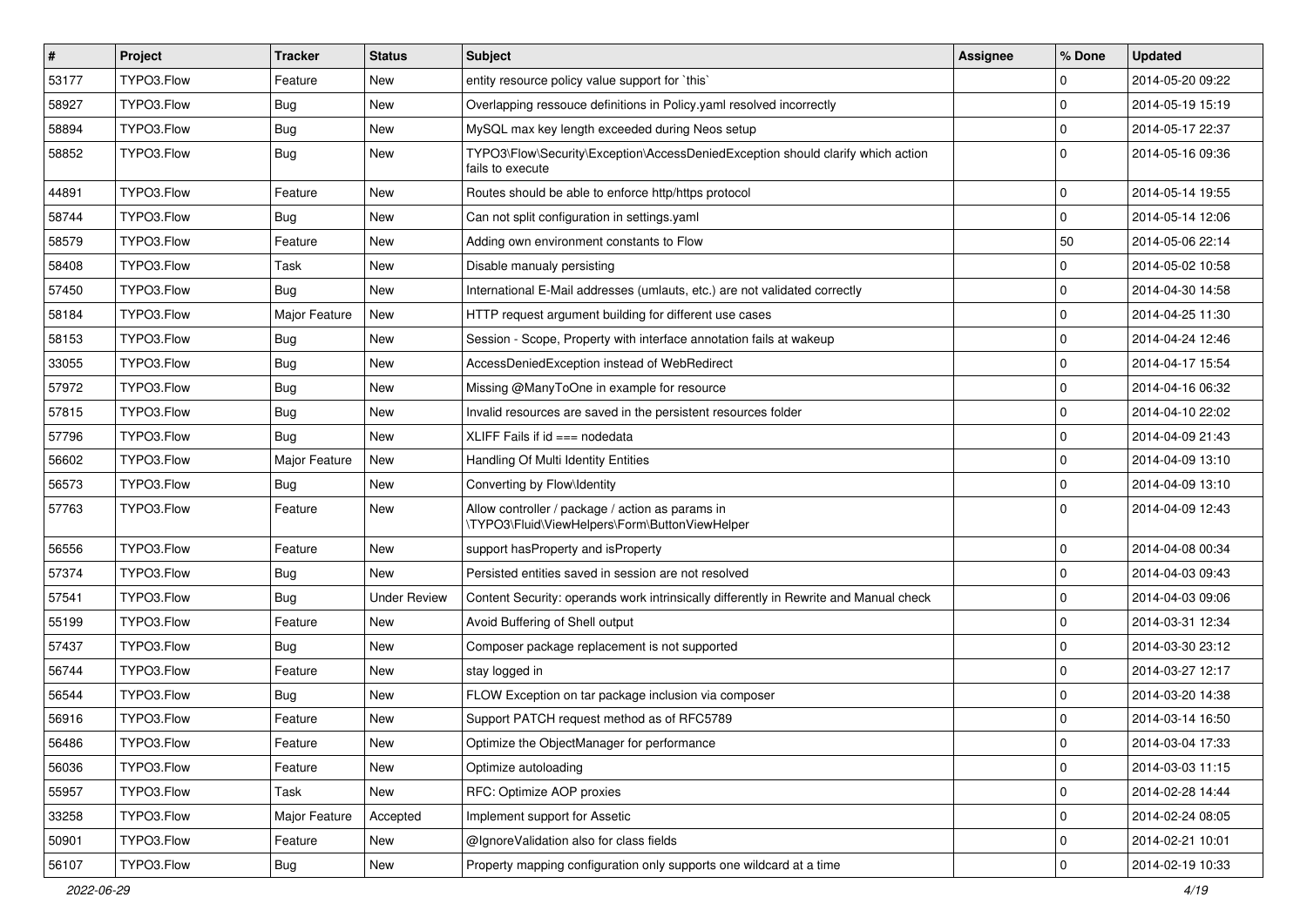| #     | Project    | <b>Tracker</b> | <b>Status</b>            | <b>Subject</b>                                                                                                       | Assignee | % Done      | <b>Updated</b>   |
|-------|------------|----------------|--------------------------|----------------------------------------------------------------------------------------------------------------------|----------|-------------|------------------|
| 45917 | TYPO3.Flow | Bug            | New                      | RoutePartHandler transliteration must be improved                                                                    |          | 0           | 2014-02-17 09:13 |
| 47236 | TYPO3.Flow | <b>Bug</b>     | <b>Needs</b><br>Feedback | Error at offset 6279 of 6338                                                                                         |          | $\Omega$    | 2014-02-14 09:35 |
| 55958 | TYPO3.Flow | Task           | New                      | RFC: Use PHP 5.4 closure features for direct ObjectAccess                                                            |          | $\mathbf 0$ | 2014-02-13 14:30 |
| 55937 | TYPO3.Flow | Bug            | <b>New</b>               | FlashMessage queue is lost                                                                                           |          | $\mathbf 0$ | 2014-02-12 17:03 |
| 54744 | TYPO3.Flow | <b>Bug</b>     | New                      | System.log contains many NOTICE Flow The argument "workspace" declared in<br>pointcut does not exist in method TYPO3 |          | $\Omega$    | 2014-02-12 09:07 |
| 55831 | TYPO3.Flow | Feature        | New                      | Different scenarios for session settings                                                                             |          | $\mathbf 0$ | 2014-02-10 11:21 |
| 55719 | TYPO3.Flow | Feature        | New                      | Support additional Resource Folders                                                                                  |          | $\mathbf 0$ | 2014-02-06 11:38 |
| 54381 | TYPO3.Flow | Bug            | New                      | TYPO3\Flow\Core\Booting\Exception\SubProcessException thrown in file Scripts.php                                     |          | $\mathbf 0$ | 2014-02-06 11:14 |
| 51489 | TYPO3.Flow | Bug            | New                      | Doctrine\Common\Annotations\AnnotationException thrown in file<br>AnnotationException.php                            |          | $\Omega$    | 2014-02-06 10:20 |
| 54446 | TYPO3.Flow | <b>Bug</b>     | <b>New</b>               | Cache filebackend 'include_once'                                                                                     |          | $\mathbf 0$ | 2014-01-29 15:22 |
| 54451 | TYPO3.Flow | Bug            | New                      | No functionality at Apache environments with suexec                                                                  |          | $\mathbf 0$ | 2014-01-01 18:22 |
| 53620 | TYPO3.Flow | Bug            | New                      | Move Classes/TYPO3/Flow/Composer to own Package                                                                      |          | $\mathbf 0$ | 2014-01-01 16:02 |
| 53851 | TYPO3.Flow | Bug            | New                      | TYPO3\Flow\Core\Booting\Exception\SubProcessException thrown in file Scripts.php                                     |          | $\mathbf 0$ | 2014-01-01 00:00 |
| 54458 | TYPO3.Flow | Bug            | New                      | Missing Version Number in packages                                                                                   |          | $\mathbf 0$ | 2013-12-28 18:13 |
| 44123 | TYPO3.Flow | Feature        | New                      | Make the "Flow requires the PHP setting "date.timezone"" error more beautiful                                        |          | $\mathbf 0$ | 2013-12-25 01:55 |
| 54589 | TYPO3.Flow | Bug            | New                      | Role parent is not removed from roles MM table                                                                       |          | $\mathbf 0$ | 2013-12-24 15:32 |
| 54549 | TYPO3.Flow | Bug            | New                      | PackageManager::createPackage is incompatible to PackageManagerInterface                                             |          | $\mathbf 0$ | 2013-12-21 14:42 |
| 51120 | TYPO3.Flow | Bug            | New                      | \TYPO3\Flow\Core\Booting::buildSubprocessCommand - wrong command if passed<br>more than one parameters               |          | $\Omega$    | 2013-12-11 16:33 |
| 27045 | TYPO3.Flow | Bug            | <b>New</b>               | Introduced properties are not available in the reflection service during a compile run                               |          | $\mathbf 0$ | 2013-12-07 11:14 |
| 51188 | TYPO3.Flow | Bug            | New                      | Doctrine does not respect AOP-injected properties                                                                    |          | 0           | 2013-12-07 11:13 |
| 35388 | TYPO3.Flow | Feature        | New                      | Use the current package as default for translations within controllers                                               |          | $\mathbf 0$ | 2013-12-03 23:12 |
| 3728  | TYPO3.Flow | Feature        | New                      | Support arrays of objects as controller arguments                                                                    |          | $\Omega$    | 2013-11-16 17:34 |
| 53533 | TYPO3.Flow | Bug            | New                      | Class reflection assumes reverse PSR-0, can lead to fail in autoloader                                               |          | $\mathbf 0$ | 2013-11-11 21:05 |
| 33587 | TYPO3.Flow | Feature        | New                      | Automatically remove unused Resources                                                                                |          | $\mathbf 0$ | 2013-11-11 18:21 |
| 2817  | TYPO3.Flow | Feature        | Needs<br>Feedback        | Provide safeguard for preventing multiple submits of a form                                                          |          | $\Omega$    | 2013-10-31 13:38 |
| 53224 | TYPO3.Flow | Bug            | New                      | Constructor in subclass breaks call chain leading to missing identifier / uuid                                       |          | $\mathbf 0$ | 2013-10-30 12:06 |
| 51459 | TYPO3.Flow | Feature        | New                      | Allow catching of particular exceptions on property mapping                                                          |          | $\mathbf 0$ | 2013-10-22 13:44 |
| 52945 | TYPO3.Flow | Bug            | New                      | Excluded classes should only be excluded from reflection but still autoloaded                                        |          | 0           | 2013-10-19 12:52 |
| 52909 | TYPO3.Flow | <b>Bug</b>     | New                      | Class Loader fallback to non-proxy hides fatal errors                                                                |          | 0           | 2013-10-17 11:24 |
| 52014 | TYPO3.Flow | Bug            | New                      | Migration makes fields NOT NULL even though not true                                                                 |          | $\mathbf 0$ | 2013-10-15 18:27 |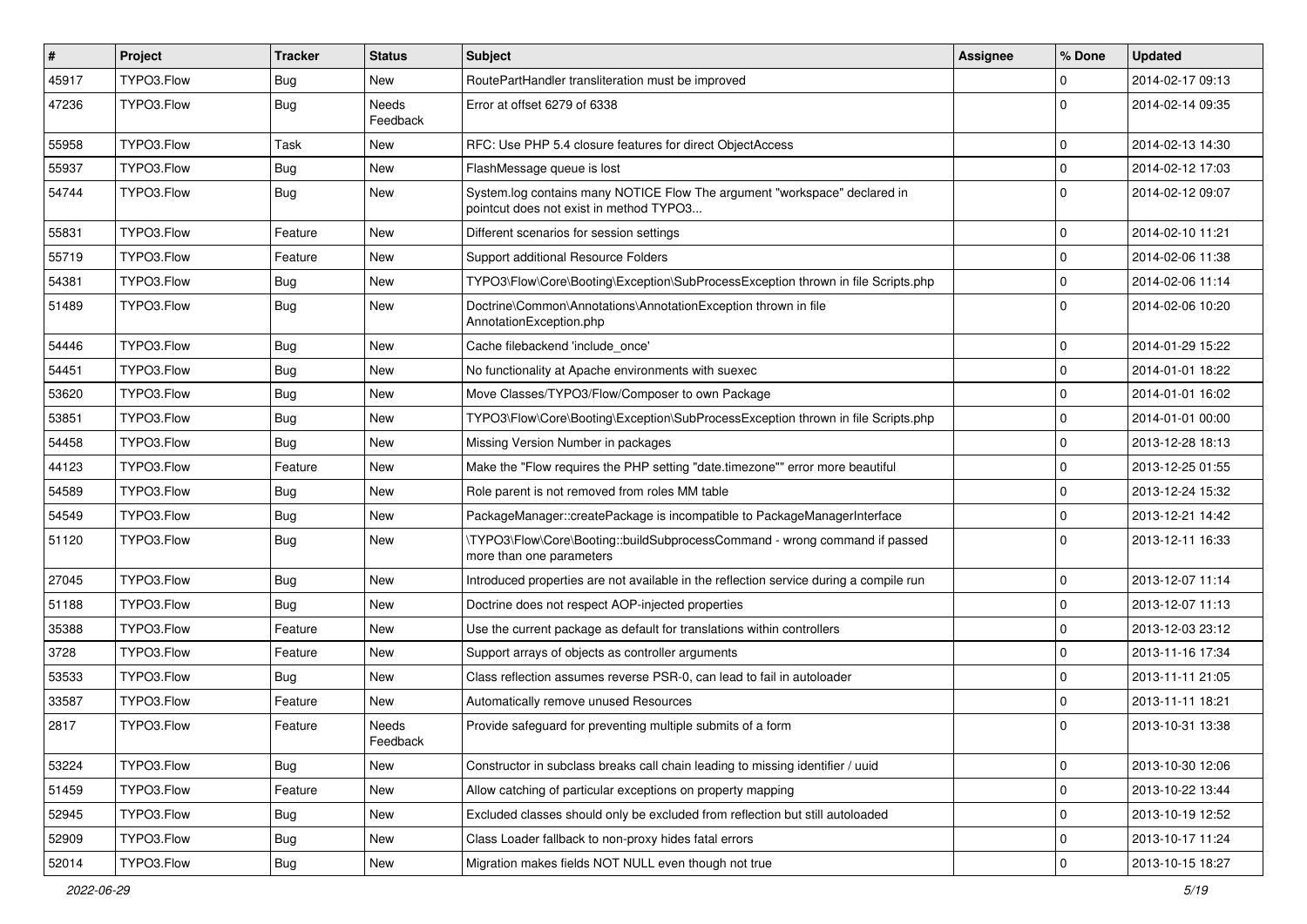| $\pmb{\#}$ | <b>Project</b> | <b>Tracker</b> | <b>Status</b>       | Subject                                                                                               | <b>Assignee</b> | % Done              | <b>Updated</b>   |
|------------|----------------|----------------|---------------------|-------------------------------------------------------------------------------------------------------|-----------------|---------------------|------------------|
| 52590      | TYPO3.Flow     | Feature        | New                 | Provide a way to get the Doctrine QueryBuilder                                                        |                 | $\Omega$            | 2013-10-11 10:39 |
| 52280      | TYPO3.Flow     | Task           | <b>Under Review</b> | Throw Exception if there is an array in PSR-0 autoload                                                |                 | $\mathbf 0$         | 2013-10-05 11:30 |
| 52430      | TYPO3.Flow     | Bug            | <b>New</b>          | Cannot convert from UUID to auto-increment ID                                                         |                 | $\Omega$            | 2013-10-01 15:48 |
| 52185      | TYPO3.Flow     | <b>Bug</b>     | New                 | PositionalArraySorter should detect recursive dependencies                                            |                 | $\mathbf 0$         | 2013-09-23 13:02 |
| 27561      | TYPO3.Flow     | Task           | Accepted            | Complete documentation                                                                                |                 | 84                  | 2013-09-23 12:56 |
| 46823      | TYPO3.Flow     | Task           | Accepted            | Detect APC and APCu correctly                                                                         |                 | $\mathbf 0$         | 2013-09-18 09:28 |
| 51704      | TYPO3.Flow     | <b>Bug</b>     | <b>New</b>          | TYPO3\Flow\Error\Exception thrown in file ErrorHandler.php                                            |                 | $\mathbf 0$         | 2013-09-17 08:42 |
| 52005      | TYPO3.Flow     | Bug            | New                 | TYPO3\Flow\Error\Exception thrown in file ErrorHandler.php                                            |                 | $\mathbf 0$         | 2013-09-14 14:22 |
| 51847      | TYPO3.Flow     | <b>Bug</b>     | New                 | Overiding controller actions with other required parameter sets results in fatal error.               |                 | $\mathbf 0$         | 2013-09-09 10:54 |
| 49423      | TYPO3.Flow     | <b>Bug</b>     | New                 | Role name and packageKey are not accessible                                                           |                 | $\mathbf 0$         | 2013-09-05 10:26 |
| 51530      | TYPO3.Flow     | Task           | New                 | Improve speed of Files::readDirectoryRecursively using RecursiveDirectoryIterator?                    |                 | $\mathbf 0$         | 2013-08-29 19:49 |
| 47456      | TYPO3.Flow     | Feature        | New                 | ManyToOne and OneToOne Relations of Objects passed as Action Argument are<br>loaded automatically     |                 | $\Omega$            | 2013-08-28 15:11 |
| 51312      | TYPO3.Flow     | Bug            | <b>New</b>          | Default php error handler generates warning (when loading<br>TYPO3\Flow\Error\Exception class)        |                 | $\Omega$            | 2013-08-24 16:07 |
| 51286      | TYPO3.Flow     | Task           | New                 | Custom error views should introduce a controller context somehow                                      |                 | $\mathbf 0$         | 2013-08-23 11:24 |
| 33069      | TYPO3.Flow     | Task           | New                 | Make command output sparse, implement generic verbose switch                                          |                 | $\mathbf 0$         | 2013-08-19 14:33 |
| 35709      | TYPO3.Flow     | Task           | <b>New</b>          | Implement global Command aliases                                                                      |                 | $\mathbf 0$         | 2013-08-19 14:33 |
| 50382      | TYPO3.Flow     | Task           | New                 | Impossible to use arguments in CLI that are added by overriding<br>initializeCommandMethodArguments() |                 | $\Omega$            | 2013-08-19 14:32 |
| 39791      | TYPO3.Flow     | Bug            | <b>New</b>          | Reflection data of old aspect is not removed                                                          |                 | $\mathbf 0$         | 2013-08-14 15:40 |
| 45041      | TYPO3.Flow     | <b>Bug</b>     | New                 | Set file permissions doesnt work                                                                      |                 | $\mathbf 0$         | 2013-08-14 15:35 |
| 44361      | TYPO3.Flow     | <b>Bug</b>     | <b>New</b>          | TYPO3\Flow\I18n\Formatter\DatetimeFormatter - caching DATETIME type                                   |                 | $\mathbf 0$         | 2013-08-14 15:35 |
| 44186      | TYPO3.Flow     | Bug            | New                 | Request does not accept custom Content-Type                                                           |                 | $\mathbf 0$         | 2013-08-14 15:35 |
| 44185      | TYPO3.Flow     | <b>Bug</b>     | New                 | XML body always need a root node                                                                      |                 | $\mathbf 0$         | 2013-08-14 15:35 |
| 44184      | TYPO3.Flow     | Bug            | <b>New</b>          | Request arguments are not merged correctly for single object actions                                  |                 | $\mathbf 0$         | 2013-08-14 15:35 |
| 44148      | TYPO3.Flow     | Bug            | New                 | Documentation for executeCommand() needs clarification                                                |                 | $\mathbf 0$         | 2013-08-14 15:35 |
| 43541      | TYPO3.Flow     | <b>Bug</b>     | New                 | Incomplete classes path detection for PSR-0                                                           |                 | $\mathbf 0$         | 2013-08-14 15:35 |
| 42465      | TYPO3.Flow     | Task           | New                 | Document i18n settings                                                                                |                 | $\Omega$            | 2013-08-14 15:35 |
| 42101      | TYPO3.Flow     | Bug            | New                 | Proxyclasses are not rebuild in Development context unless cache is empty                             |                 | $\mathbf 0$         | 2013-08-14 15:35 |
| 40854      | TYPO3.Flow     | Task           | New                 | Update security documentation (authentication in 1.2)                                                 |                 | $\mathsf{O}\xspace$ | 2013-08-14 15:35 |
| 39096      | TYPO3.Flow     | <b>Bug</b>     | New                 | Unnecessary compile invoked in non production context?                                                |                 | $\mathsf{O}\xspace$ | 2013-08-14 15:35 |
| 27798      | TYPO3.Flow     | Bug            | Accepted            | CSRF protection not working for forms in a plugin                                                     |                 | 0                   | 2013-08-14 15:35 |
| 50869      | TYPO3.Flow     | Bug            | New                 | key() invoked on object                                                                               |                 | 0                   | 2013-08-07 13:18 |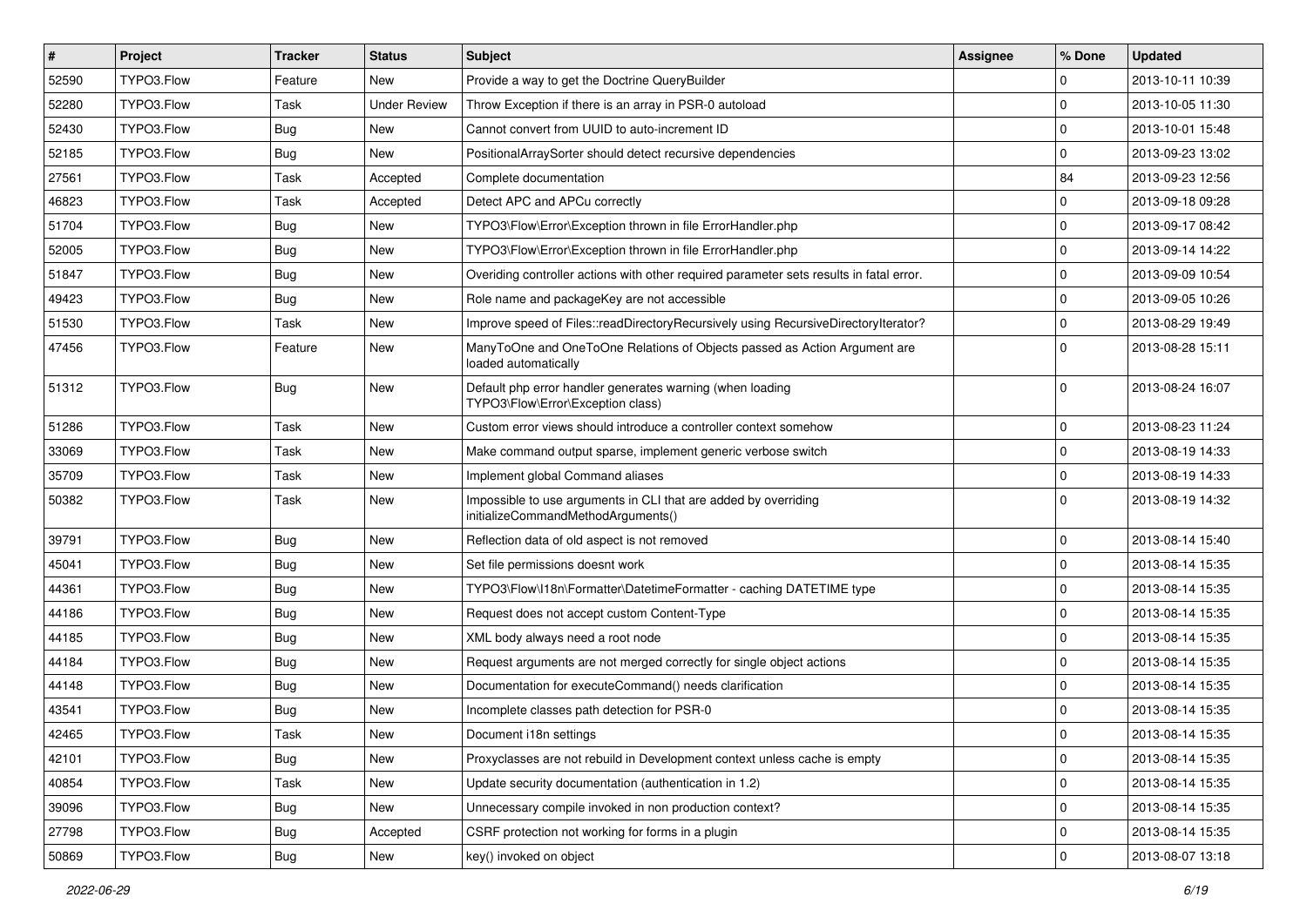| $\pmb{\#}$ | Project    | <b>Tracker</b> | <b>Status</b>       | <b>Subject</b>                                                                                                                         | Assignee | % Done      | <b>Updated</b>   |
|------------|------------|----------------|---------------------|----------------------------------------------------------------------------------------------------------------------------------------|----------|-------------|------------------|
| 50342      | TYPO3.Flow | Bug            | <b>New</b>          | PropertyMapper: Use of interface method before implementation check                                                                    |          | $\Omega$    | 2013-07-23 16:42 |
| 50262      | TYPO3.Flow | Feature        | <b>New</b>          | Add Keywords to composer Json                                                                                                          |          | $\Omega$    | 2013-07-21 22:49 |
| 47429      | TYPO3.Flow | Bug            | <b>New</b>          | Global policy files no longer allowed                                                                                                  |          | $\mathbf 0$ | 2013-07-14 19:20 |
| 49039      | TYPO3.Flow | Feature        | <b>New</b>          | RFC: Use PSR-3 logger interface in Flow                                                                                                |          | $\mathbf 0$ | 2013-07-10 15:19 |
| 49801      | TYPO3.Flow | <b>Bug</b>     | <b>New</b>          | TYPO3\Flow\Security\Exception\AccessDeniedException thrown in file<br>TYPO3_Flow_Security_Authorization_AccessDecisionVoterManager.php |          | $\Omega$    | 2013-07-09 04:53 |
| 49780      | TYPO3.Flow | <b>Bug</b>     | New                 | Roles are not synchronized                                                                                                             |          | $\Omega$    | 2013-07-08 10:11 |
| 49373      | TYPO3.Flow | Bug            | New                 | Methods policy with key "Controllers" is ignored                                                                                       |          | $\mathbf 0$ | 2013-06-24 10:03 |
| 32106      | TYPO3.Flow | Feature        | Accepted            | Support for Object source in PropertyMapper                                                                                            |          | $\mathbf 0$ | 2013-06-24 09:59 |
| 49372      | TYPO3.Flow | <b>Bug</b>     | <b>New</b>          | ObjectConverter ignores implemented interface when mapping subtype                                                                     |          | $\mathbf 0$ | 2013-06-24 09:24 |
| 48657      | TYPO3.Flow | Feature        | <b>Under Review</b> | support HTTP RANGE                                                                                                                     |          | $\Omega$    | 2013-06-20 16:19 |
| 49050      | TYPO3.Flow | Feature        | <b>New</b>          | Allow Subqueries in QueryInterface                                                                                                     |          | $\Omega$    | 2013-06-12 10:43 |
| 48873      | TYPO3.Flow | <b>Bug</b>     | New                 | Error when calling resourceManager->deleteResource on unpublished Resource                                                             |          | $\Omega$    | 2013-06-05 13:46 |
| 48862      | TYPO3.Flow | Feature        | New                 | Possibility to exclude package from file monitoring                                                                                    |          | $\mathbf 0$ | 2013-06-05 10:03 |
| 48429      | TYPO3.Flow | <b>Bug</b>     | New                 | Remove- and update-actions on repository are not persisted                                                                             |          | $\mathbf 0$ | 2013-05-24 18:44 |
| 48409      | TYPO3.Flow | Feature        | <b>New</b>          | Introduce new Annotation "Slot" for wiring signal and slots                                                                            |          | $\mathbf 0$ | 2013-05-23 19:02 |
| 48430      | TYPO3.Flow | Bug            | <b>New</b>          | Default validator-messages are not correctly formatted                                                                                 |          | $\Omega$    | 2013-05-22 00:36 |
| 47951      | TYPO3.Flow | Feature        | New                 | Warn if persistence stack is not empty at the end of a get-request                                                                     |          | $\Omega$    | 2013-05-21 13:28 |
| 47404      | TYPO3.Flow | Feature        | New                 | Add getters and setters methods for introduced properties                                                                              |          | $\Omega$    | 2013-05-21 13:28 |
| 47273      | TYPO3.Flow | Feature        | New                 | Support mapping properties with differing types for setter and property                                                                |          | $\Omega$    | 2013-05-21 13:28 |
| 47075      | TYPO3.Flow | Feature        | New                 | Make Exception more meaningful                                                                                                         |          | $\mathbf 0$ | 2013-05-21 13:28 |
| 46910      | TYPO3.Flow | Feature        | New                 | Composer integration - PackageStates.php                                                                                               |          | $\mathbf 0$ | 2013-05-21 13:28 |
| 46816      | TYPO3.Flow | Feature        | <b>New</b>          | Add xcache cache backend                                                                                                               |          | $\Omega$    | 2013-05-21 13:28 |
| 45409      | TYPO3.Flow | Feature        | <b>New</b>          | Support validation of abstract nested properties                                                                                       |          | $\Omega$    | 2013-05-21 13:28 |
| 41807      | TYPO3.Flow | Task           | <b>Under Review</b> | Initialize the eventmanager in the EntityManagerInterface                                                                              |          | $\Omega$    | 2013-05-21 13:28 |
| 39910      | TYPO3.Flow | Feature        | Accepted            | Ability to query user based on roles                                                                                                   |          | $\Omega$    | 2013-05-21 13:28 |
| 46716      | TYPO3.Flow | <b>Bug</b>     | New                 | Empty class names in Dependencylnjection proxy code when using Caches /<br>Factory-created dependencies                                |          | $\Omega$    | 2013-05-21 13:22 |
| 47325      | TYPO3.Flow | <b>Bug</b>     | <b>Under Review</b> | ReflectionData and classSchema caches need not be freezable                                                                            |          | $\Omega$    | 2013-05-21 13:08 |
| 47331      | TYPO3.Flow | <b>Bug</b>     | Accepted            | ObjectManager shutdown with Dependency Injection Proxy causes fatal errors                                                             |          | $\Omega$    | 2013-05-21 13:06 |
| 47487      | TYPO3.Flow | <b>Bug</b>     | <b>New</b>          | Functional test classes in package without classes are not compiled                                                                    |          | $\Omega$    | 2013-05-21 12:19 |
| 47950      | TYPO3.Flow | <b>Bug</b>     | <b>New</b>          | import of remote resources                                                                                                             |          | $\Omega$    | 2013-05-21 11:52 |
| 48093      | TYPO3.Flow | <b>Bug</b>     | New                 | AbstractCompositeValidators memory consumption continuously grow                                                                       |          | $\Omega$    | 2013-05-21 11:49 |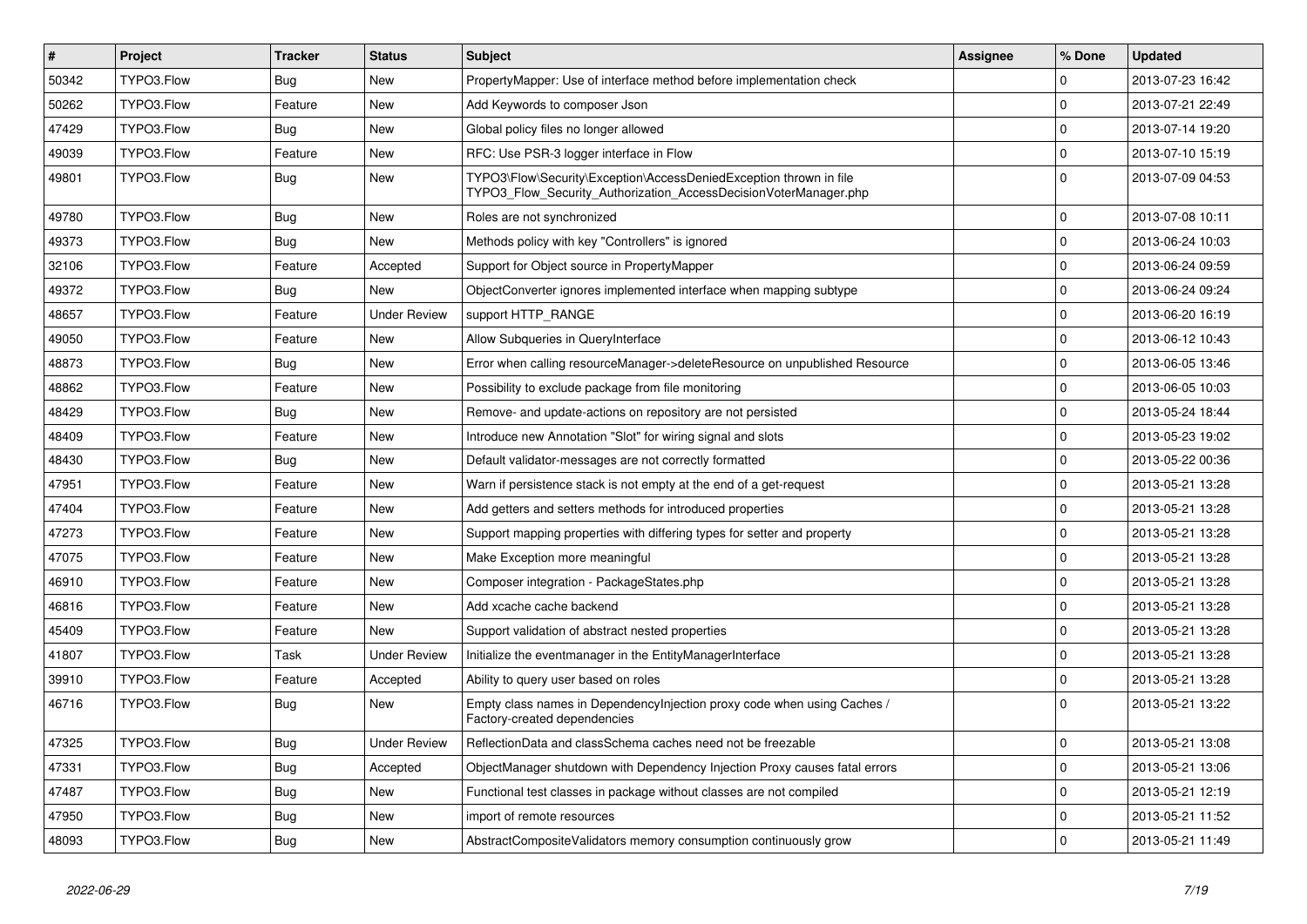| $\vert$ # | Project    | <b>Tracker</b> | <b>Status</b>       | Subject                                                                                                                      | <b>Assignee</b> | % Done      | <b>Updated</b>   |
|-----------|------------|----------------|---------------------|------------------------------------------------------------------------------------------------------------------------------|-----------------|-------------|------------------|
| 48296     | TYPO3.Flow | Task           | Needs<br>Feedback   | Missing method in ExceptionHandlerInterface                                                                                  |                 | $\Omega$    | 2013-05-21 11:39 |
| 27088     | TYPO3.Flow | Bug            | On Hold             | initializeObject() is called too early when reconstructing entities                                                          |                 | $\mathbf 0$ | 2013-04-08 17:53 |
| 29405     | TYPO3.Flow | <b>Bug</b>     | New                 | When storing a new entity inside the session, it will be fully serialized instead of just the<br>reference being stored      |                 | $\Omega$    | 2013-04-04 11:34 |
| 46210     | TYPO3.Flow | Bug            | Needs<br>Feedback   | securityContext->getParty() in the initializeObject() method of a session-Scope object<br>throws exception on second request |                 | $\Omega$    | 2013-03-27 10:44 |
| 46318     | TYPO3.Flow | Feature        | <b>New</b>          | [caching framework] Extend cache interface to handle multiple entries                                                        |                 | $\mathbf 0$ | 2013-03-15 12:19 |
| 46216     | TYPO3.Flow | Feature        | New                 | Add wincache cache backend                                                                                                   |                 | $\Omega$    | 2013-03-12 20:55 |
| 46120     | TYPO3.Flow | <b>Bug</b>     | <b>New</b>          | Important step missing in the installation chapter                                                                           |                 | $\mathbf 0$ | 2013-03-08 10:23 |
| 46073     | TYPO3.Flow | Bug            | <b>Under Review</b> | Scripts::executeCommand must be usable outsite of TYPO3.Flow                                                                 |                 | $\mathbf 0$ | 2013-03-06 19:14 |
| 46066     | TYPO3.Flow | Bug            | New                 | Currency formatter uses wrong format for ISO 4217 currency codes                                                             |                 | $\mathbf 0$ | 2013-03-06 16:29 |
| 46050     | TYPO3.Flow | Feature        | New                 | To decouple log file writing at Logger->logException                                                                         |                 | $\mathbf 0$ | 2013-03-05 21:43 |
| 46011     | TYPO3.Flow | Task           | New                 | Validate annotation with missing type should throw useful error                                                              |                 | $\mathbf 0$ | 2013-03-04 12:42 |
| 46010     | TYPO3.Flow | <b>Bug</b>     | New                 | Generating a DiscriminatorMap with base class in different namespace does not work                                           |                 | $\mathbf 0$ | 2013-03-04 12:30 |
| 46009     | TYPO3.Flow | Task           | New                 | Improve error message for missing class in Flow annotation driver                                                            |                 | $\mathbf 0$ | 2013-03-04 12:25 |
| 38222     | TYPO3.Flow | Feature        | New                 | Step execution signals with concrete name                                                                                    |                 | $\mathbf 0$ | 2013-02-21 16:39 |
| 45623     | TYPO3.Flow | Bug            | New                 | SQL error when calling TYPO3.Blog Setup controller                                                                           |                 | $\mathbf 0$ | 2013-02-21 12:16 |
| 45669     | TYPO3.Flow | <b>Bug</b>     | New                 | PersistentObjectConverter does not convert ValueObjects by identity                                                          |                 | $\mathbf 0$ | 2013-02-20 17:59 |
| 45640     | TYPO3.Flow | Bug            | New                 | Every relation is set to cascade=all if the related entity is no aggregate root                                              |                 | $\mathbf 0$ | 2013-02-20 15:31 |
| 3585      | TYPO3.Flow | Major Feature  | New                 | Implement support for value objects                                                                                          |                 | $\mathbf 0$ | 2013-02-20 14:45 |
| 45611     | TYPO3.Flow | Bug            | New                 | Destruction of session after logout should be configurable                                                                   |                 | $\mathbf 0$ | 2013-02-19 16:41 |
| 45386     | TYPO3.Flow | <b>Bug</b>     | New                 | Package::buildArrayOfClassFiles tries to determine class names from file paths                                               |                 | $\mathbf 0$ | 2013-02-11 19:54 |
| 45272     | TYPO3.Flow | Bug            | New                 | Related Value Objects get deleted by default cascading                                                                       |                 | $\mathbf 0$ | 2013-02-08 13:50 |
| 45249     | TYPO3.Flow | Bug            | New                 | Update composer project-create command listing                                                                               |                 | $\mathbf 0$ | 2013-02-07 15:17 |
| 45103     | TYPO3.Flow | Feature        | <b>New</b>          | Make static resource URI generation available outside of Fluid                                                               |                 | $\mathbf 0$ | 2013-02-03 13:16 |
| 44712     | TYPO3.Flow | Task           | Accepted            | Decouple Argument-Building in the HTTP-Request-Constructor                                                                   |                 | $\Omega$    | 2013-01-23 11:19 |
| 44738     | TYPO3.Flow | Feature        | New                 | Re-Validation of argument's custom validators                                                                                |                 | $\mathbf 0$ | 2013-01-23 09:19 |
| 30423     | TYPO3.Flow | Feature        | New                 | Rendering template of other action without forward                                                                           |                 | I٥          | 2013-01-21 14:03 |
| 44563     | TYPO3.Flow | Feature        | New                 | Logged in users via HTTP Basic always get re-authenticated                                                                   |                 | $\mathbf 0$ | 2013-01-16 11:28 |
| 44244     | TYPO3.Flow | <b>Bug</b>     | New                 | defaultOrderings aren't applied on related objects                                                                           |                 | 0           | 2013-01-09 18:41 |
| 43967     | TYPO3.Flow | <b>Bug</b>     | New                 | Error in evaluating orphanRemoval in Flow Annotation driver                                                                  |                 | $\mathbf 0$ | 2013-01-03 11:00 |
| 39414     | TYPO3.Flow | <b>Bug</b>     | New                 | Security Documentation                                                                                                       |                 | $\mathbf 0$ | 2012-12-15 21:41 |
| 43993     | TYPO3.Flow | Task           | New                 | Warn when no migrations are found at all during doctrine: migrate                                                            |                 | 0           | 2012-12-14 09:30 |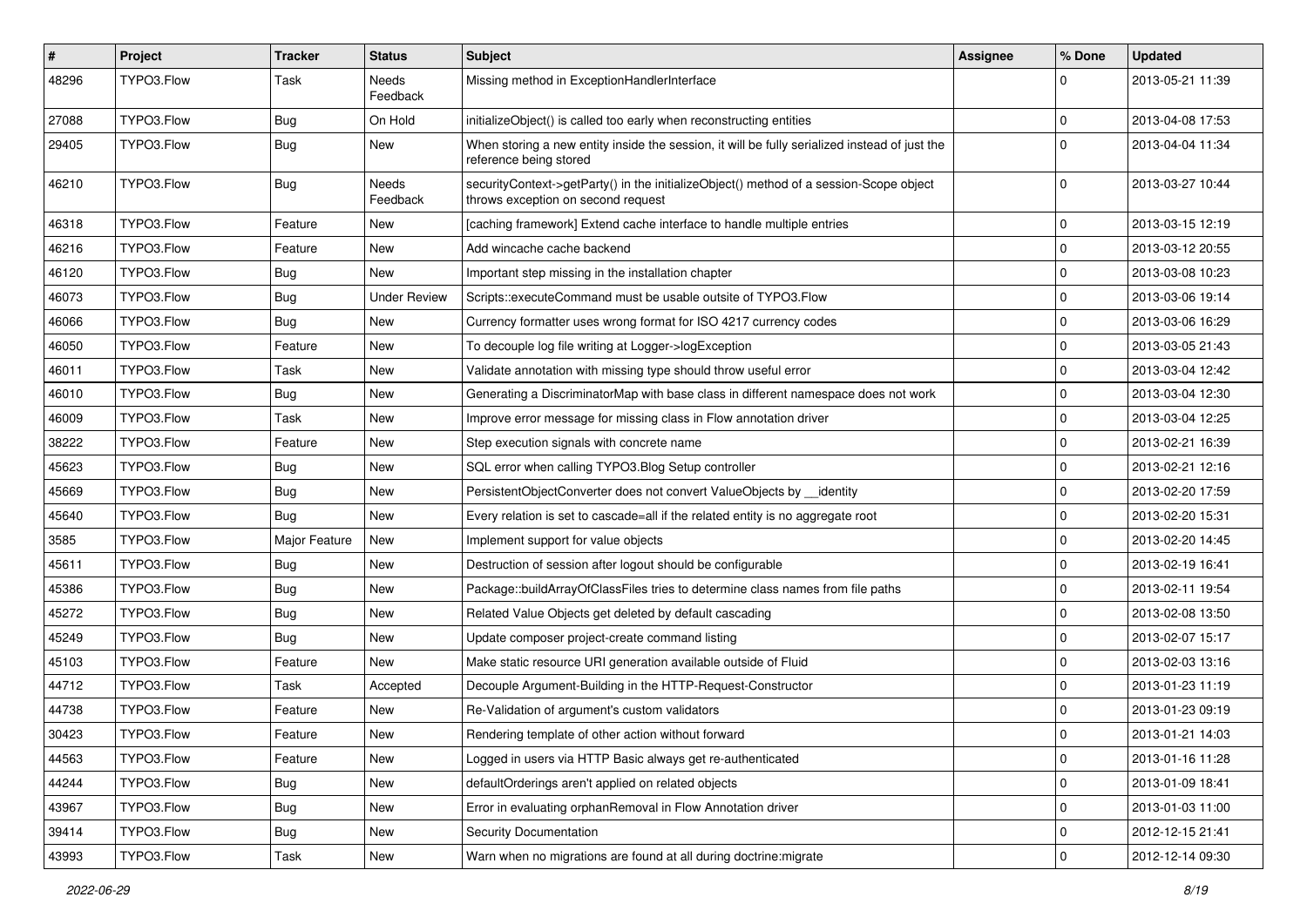| $\vert$ # | Project    | Tracker    | <b>Status</b>            | Subject                                                                                              | <b>Assignee</b> | % Done         | <b>Updated</b>   |
|-----------|------------|------------|--------------------------|------------------------------------------------------------------------------------------------------|-----------------|----------------|------------------|
| 43947     | TYPO3.Flow | <b>Bug</b> | New                      | Redirect to login after Session timeout                                                              |                 | $\mathbf 0$    | 2012-12-13 12:35 |
| 42606     | TYPO3.Flow | <b>Bug</b> | New                      | Content Security with nested objects                                                                 |                 | $\Omega$       | 2012-12-13 12:35 |
| 41148     | TYPO3.Flow | <b>Bug</b> | New                      | Converting of ValueObjects                                                                           |                 | $\overline{0}$ | 2012-12-13 12:35 |
| 40283     | TYPO3.Flow | <b>Bug</b> | New                      | New constructor in grandparent class not called                                                      |                 | 0              | 2012-12-13 12:35 |
| 38216     | TYPO3.Flow | <b>Bug</b> | <b>Needs</b><br>Feedback | Static method calls in reflected classes refer to _Original class                                    |                 | l 0            | 2012-12-13 12:35 |
| 39088     | TYPO3.Flow | Feature    | New                      | Add a sgnalslot before compilation                                                                   |                 | $\Omega$       | 2012-12-11 10:30 |
| 43841     | TYPO3.Flow | Feature    | New                      | Add package support to validation errors                                                             |                 | 0              | 2012-12-10 16:20 |
| 28399     | TYPO3.Flow | Feature    | Needs<br>Feedback        | Validation message and code should be configurable for bundled validators                            |                 | $\Omega$       | 2012-12-10 15:52 |
| 43572     | TYPO3.Flow | Feature    | New                      | Uri should support manipulation of query arguments                                                   |                 | 0              | 2012-12-04 09:55 |
| 42888     | TYPO3.Flow | <b>Bug</b> | Needs<br>Feedback        | ResourceManager chokes on non existing files                                                         |                 | l O            | 2012-11-12 18:02 |
| 41414     | TYPO3.Flow | Task       | Needs<br>Feedback        | Check packageKey naming / file structure below Packages/Vendor                                       |                 | $\Omega$       | 2012-11-07 11:39 |
| 35720     | TYPO3.Flow | <b>Bug</b> | New                      | Access denied Exception for widget links to actions with a policy                                    |                 | 0              | 2012-10-25 14:08 |
| 37473     | TYPO3.Flow | <b>Bug</b> | New                      | Subsequent Exceptions related to Doctrine Entity Manager makes it snap shut                          |                 | 0              | 2012-10-25 10:29 |
| 41533     | TYPO3.Flow | <b>Bug</b> | Needs<br>Feedback        | Ignored object-validation in editAction when redirecting back from updateAction                      |                 | $\Omega$       | 2012-10-10 09:27 |
| 41496     | TYPO3.Flow | <b>Bug</b> | New                      | Upload identical Resources, deleting fails                                                           |                 | $\mathbf 0$    | 2012-10-01 17:57 |
| 41420     | TYPO3.Flow | Feature    | New                      | Support entity versioning                                                                            |                 | l 0            | 2012-09-27 14:11 |
| 39788     | TYPO3.Flow | Feature    | New                      | RFC: Repository based NotExistsValidator                                                             |                 | $\Omega$       | 2012-08-14 16:14 |
| 39674     | TYPO3.Flow | <b>Bug</b> | New                      | \TYPO3\FLOW3\var dump behaves weird in controller actions doing return                               |                 | $\Omega$       | 2012-08-10 10:09 |
| 26745     | TYPO3.Flow | Feature    | New                      | MVC should know about entities lying in the session                                                  |                 | 100            | 2012-07-10 12:14 |
| 37227     | TYPO3.Flow | <b>Bug</b> | On Hold                  | securityContext->getParty is not available in widget context                                         |                 | $\Omega$       | 2012-06-25 22:14 |
| 31339     | TYPO3.Flow | Task       | On Hold                  | Search                                                                                               |                 | $\Omega$       | 2012-06-21 12:17 |
| 37846     | TYPO3.Flow | Feature    | New                      | Should be able to declare more than one controllerObjectName per requestPatterns                     |                 | $\overline{0}$ | 2012-06-11 11:10 |
| 37831     | TYPO3.Flow | Task       | New                      | Evaluate using PHP 5.4's internal web server for Functional Testing                                  |                 | $\overline{0}$ | 2012-06-08 09:27 |
| 37571     | TYPO3.Flow | <b>Bug</b> | New                      | Inherited proxies fail when implementing __clone                                                     |                 | 0              | 2012-06-04 12:15 |
| 32985     | TYPO3.Flow | Feature    | New                      | Implement Processing Rules when merging numerically-indexed arrays                                   |                 | O              | 2012-05-30 09:35 |
| 37564     | TYPO3.Flow | <b>Bug</b> | New                      | Validation of Parent Object containing properties of type ManyToOne and ManyToMany<br>to same Target |                 | $\overline{0}$ | 2012-05-29 11:55 |
| 28136     | TYPO3.Flow | Feature    | New                      | HTTP Semantics for Transactions and more                                                             |                 | 0              | 2012-05-21 16:15 |
| 37316     | TYPO3.Flow | Bug        | New                      | Use findBestMatchingLocale instead of getDefaultLocale?                                              |                 | 0              | 2012-05-20 09:35 |
| 37279     | TYPO3.Flow | Feature    | New                      | Request PropertyMapping                                                                              |                 | 0              | 2012-05-18 16:06 |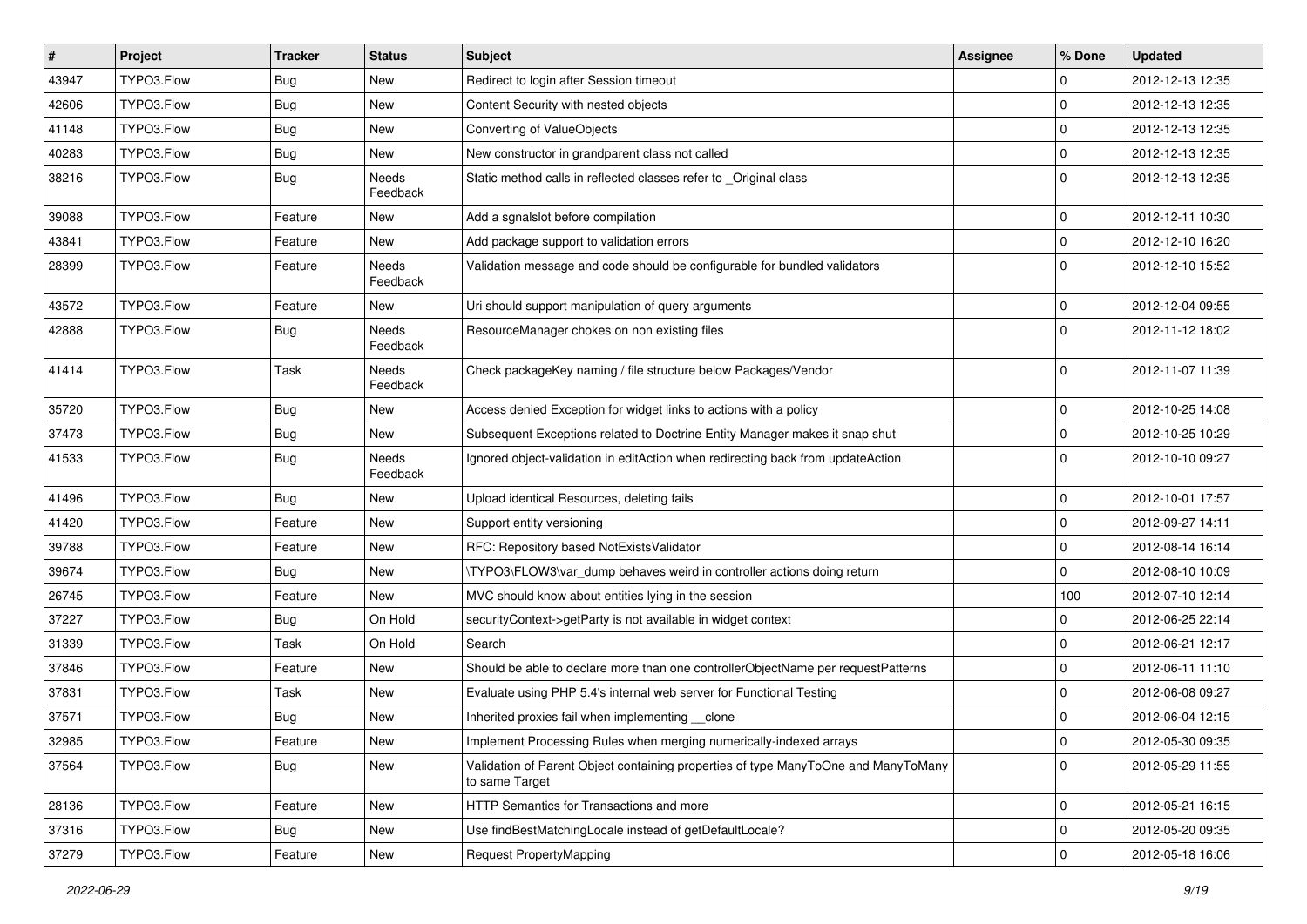| #     | Project    | <b>Tracker</b> | <b>Status</b>     | <b>Subject</b>                                                                                       | <b>Assignee</b> | % Done      | <b>Updated</b>   |
|-------|------------|----------------|-------------------|------------------------------------------------------------------------------------------------------|-----------------|-------------|------------------|
| 36955 | TYPO3.Flow | Feature        | New               | Add type filter to var dump()                                                                        |                 | $\Omega$    | 2012-05-08 16:39 |
| 36804 | TYPO3.Flow | Bug            | New               | Orphaned entities within aggregates are not removed                                                  |                 | $\Omega$    | 2012-05-03 11:54 |
| 36634 | TYPO3.Flow | Bug            | New               | Reconstituted entities do not have their properties set when initializeObject() is called            |                 | $\Omega$    | 2012-04-26 21:28 |
| 36633 | TYPO3.Flow | Bug            | New               | Reconstituted entities should not have the FLOW3_Persistence_clone property set                      |                 | 0           | 2012-04-26 21:24 |
| 36510 | TYPO3.Flow | Feature        | New               | <b>Firewall Redirect?</b>                                                                            |                 | 0           | 2012-04-24 12:57 |
| 36509 | TYPO3.Flow | Feature        | New               | redirect ToUri to an uri with acl forces a 403 because of missing csrf token.                        |                 | $\mathbf 0$ | 2012-04-24 12:44 |
| 36508 | TYPO3.Flow | Bug            | New               | <b>AuthenticationProvider Request Patterns</b>                                                       |                 | $\Omega$    | 2012-04-24 12:39 |
| 36495 | TYPO3.Flow | Bug            | New               | HTTP Response is sent before persistence preventing Exceptions to be displayed on<br>redirect        |                 | $\Omega$    | 2012-04-24 00:28 |
| 35970 | TYPO3.Flow | Task           | New               | Improve performance of Utility/Arrays::integerExplode by using array_map                             |                 | $\mathbf 0$ | 2012-04-13 15:38 |
| 35831 | TYPO3.Flow | Bug            | New               | Deleting or unpublishing of a resource deletes all published symlinks<br>(Web/_Resources/Persistent) |                 | $\Omega$    | 2012-04-11 09:31 |
| 35783 | TYPO3.Flow | Feature        | New               | Lifecycle method after property mapping                                                              |                 | 0           | 2012-04-08 21:01 |
| 35781 | TYPO3.Flow | Feature        | New               | Model validation                                                                                     |                 | $\mathbf 0$ | 2012-04-08 17:06 |
| 35083 | TYPO3.Flow | Bug            | New               | involving SecurityContext in Widget's __wakeup situation leads to an exception                       |                 | $\mathbf 0$ | 2012-03-21 13:06 |
| 32869 | TYPO3.Flow | Bug            | New               | Security config tokenClass doesnt throw exception if not found the class                             |                 | 0           | 2012-03-19 10:53 |
| 9861  | TYPO3.Flow | Feature        | Needs<br>Feedback | Leave logging up and running as long as possible                                                     |                 | $\Omega$    | 2012-03-15 10:53 |
| 29258 | TYPO3.Flow | Feature        | Needs<br>Feedback | Provide a way to override classes by environment                                                     |                 | $\Omega$    | 2012-03-14 19:29 |
| 31484 | TYPO3.Flow | Feature        | Needs<br>Feedback | possibility to modify inner workings of proxy class builder                                          |                 | $\Omega$    | 2012-03-14 18:10 |
| 28319 | TYPO3.Flow | Bug            | Needs<br>Feedback | Access denied will be logged at the wrong location in nested calls                                   |                 | $\Omega$    | 2012-03-14 14:52 |
| 27379 | TYPO3.Flow | Bug            | Needs<br>Feedback | add check to clear the database at tearDown in testing                                               |                 | $\Omega$    | 2012-03-14 14:41 |
| 11039 | TYPO3.Flow | Bug            | Needs<br>Feedback | Static object container injects properties to result of factory object                               |                 | $\Omega$    | 2012-03-14 13:41 |
| 34816 | TYPO3.Flow | Feature        | New               | Long text encryption                                                                                 |                 | $\mathbf 0$ | 2012-03-14 08:33 |
| 33049 | TYPO3.Flow | Feature        | New               | Allow configuration of context without environment variable (needed for IIS)                         |                 | 0           | 2012-03-07 20:51 |
| 33078 | TYPO3.Flow | Bug            | New               | No Redirect to Login                                                                                 |                 | 0           | 2012-03-07 17:45 |
| 34404 | TYPO3.Flow | <b>Bug</b>     | New               | JsonView transformObject does not respect descendAll configuration                                   |                 | $\mathbf 0$ | 2012-02-29 01:12 |
| 34133 | TYPO3.Flow | Feature        | New               | RFC: Handle Semicolons in Path part of URIs as Scoped Path Parameters                                |                 | $\mathbf 0$ | 2012-02-21 15:17 |
| 33710 | TYPO3.Flow | Feature        | New               | Configuration based on Domain                                                                        |                 | $\mathbf 0$ | 2012-02-06 16:08 |
| 33465 | TYPO3.Flow | Bug            | New               | Some vital commands to recover the system fail when recovery is needed                               |                 | 0           | 2012-01-26 15:51 |
| 33293 | TYPO3.Flow | Bug            | New               | Injection to private variable results in injection of the the wrong class                            |                 | $\mathsf 0$ | 2012-01-18 16:41 |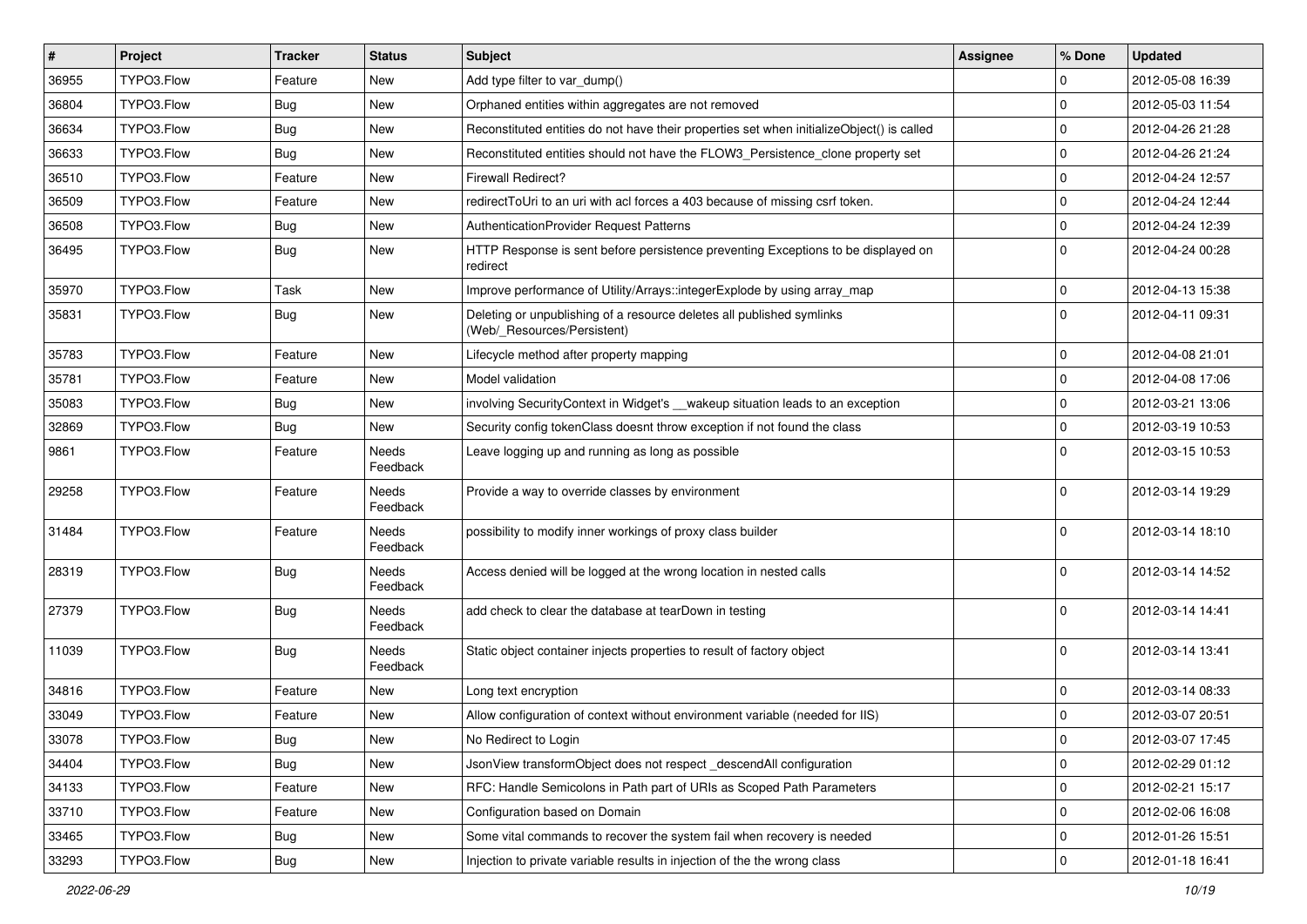| $\vert$ # | Project    | <b>Tracker</b> | <b>Status</b> | Subject                                                                                                                                                 | Assignee | % Done      | <b>Updated</b>   |
|-----------|------------|----------------|---------------|---------------------------------------------------------------------------------------------------------------------------------------------------------|----------|-------------|------------------|
| 33018     | TYPO3.Flow | Feature        | New           | Translator should support override of labels from other packages                                                                                        |          | 0           | 2012-01-06 13:05 |
| 9313      | TYPO3.Flow | Feature        | <b>New</b>    | Support for currencies                                                                                                                                  |          | $\mathbf 0$ | 2011-12-15 17:44 |
| 8464      | TYPO3.Flow | Feature        | New           | Write settings using the ConfigurationManager                                                                                                           |          | 0           | 2011-12-15 17:06 |
| 32294     | TYPO3.Flow | Feature        | New           | Lazy initialization of loggers                                                                                                                          |          | 0           | 2011-12-05 10:29 |
| 32105     | TYPO3.Flow | <b>Bug</b>     | New           | Ignore Validation ignored if ACL is set for this controller action                                                                                      |          | 0           | 2011-11-26 11:22 |
| 31210     | TYPO3.Flow | <b>Bug</b>     | New           | constructor of proxy class not compatible with interfaces defening a constructor                                                                        |          | $\mathbf 0$ | 2011-11-07 22:02 |
| 31262     | TYPO3.Flow | Feature        | New           | Named arguments in Objects.yaml for constructor arguments                                                                                               |          | $\mathbf 0$ | 2011-10-25 10:26 |
| 31261     | TYPO3.Flow | Feature        | New           | Virtual objects - generate proxy classes for interfaces                                                                                                 |          | 0           | 2011-10-25 10:23 |
| 30418     | TYPO3.Flow | Feature        | New           | Package bootstrapping following dependencies                                                                                                            |          | 0           | 2011-10-21 13:38 |
| 31002     | TYPO3.Flow | <b>Bug</b>     | New           | Generated __sleep method handles static properties as members.                                                                                          |          | 0           | 2011-10-21 13:20 |
| 30425     | TYPO3.Flow | <b>Bug</b>     | New           | New methods are not updated in Policies during Development                                                                                              |          | $\mathbf 0$ | 2011-10-21 13:20 |
| 30424     | TYPO3.Flow | <b>Bug</b>     | New           | Forward object arguments with changes                                                                                                                   |          | 0           | 2011-10-21 13:20 |
| 29425     | TYPO3.Flow | <b>Bug</b>     | New           | Deletion of a blog post with resources fails with FK constraint error                                                                                   |          | $\mathbf 0$ | 2011-10-21 13:20 |
| 25988     | TYPO3.Flow | Bug            | New           | Useless proxies are built for some classes                                                                                                              |          | $\mathbf 0$ | 2011-10-21 13:20 |
| 10678     | TYPO3.Flow | <b>Bug</b>     | New           | ReflectionService doesn't reflect methods of child classes correctly when they get<br>reflected before their parent class in the initialization process |          | 0           | 2011-10-21 13:20 |
| 1785      | TYPO3.Flow | Feature        | <b>New</b>    | Automatic garbage collection for expired cache entries                                                                                                  |          | 0           | 2011-10-20 01:43 |
| 3580      | TYPO3.Flow | Feature        | New           | Create an administration panel for the FLOW3 Development context                                                                                        |          | 0           | 2011-10-13 15:21 |
| 9537      | TYPO3.Flow | Feature        | New           | Query criterions should be able to compare whole objects                                                                                                |          | $\mathbf 0$ | 2011-10-04 18:42 |
| 30428     | TYPO3.Flow | Feature        | <b>New</b>    | Cloning of request arguments                                                                                                                            |          | 0           | 2011-09-29 13:26 |
| 30258     | TYPO3.Flow | Feature        | New           | Support optional package dependencies                                                                                                                   |          | 0           | 2011-09-24 18:34 |
| 29476     | TYPO3.Flow | Feature        | New           | Provider rendering time and query count for request                                                                                                     |          | 0           | 2011-09-05 09:22 |
| 26767     | TYPO3.Flow | Feature        | <b>New</b>    | Reflection method to get a method return type and documentation                                                                                         |          | 0           | 2011-08-29 21:45 |
| 29202     | TYPO3.Flow | Task           | New           | Provide a Cherokee Server Configuration for FLOW3                                                                                                       |          | $\mathbf 0$ | 2011-08-24 07:45 |
| 28231     | TYPO3.Flow | Feature        | New           | Allow output to STDERR for CLI Response                                                                                                                 |          | 0           | 2011-07-15 13:32 |
| 25907     | TYPO3.Flow | Task           | New           | Referrer should only contain the URI of the previous request                                                                                            |          | 0           | 2011-04-12 12:00 |
| 8981      | TYPO3.Flow | Feature        | New           | Security/Performance: Provide Webserver Configuration file for common webservers -<br>do not use .htaccess                                              |          | $\Omega$    | 2010-10-20 11:39 |
| 8463      | TYPO3.Flow | Feature        | New           | Check security policy for objects reconstituted in the session scope                                                                                    |          | $\pmb{0}$   | 2010-10-20 11:39 |
| 8462      | TYPO3.Flow | Feature        | New           | Check subobjects in query rewriting                                                                                                                     |          | 0           | 2010-10-20 11:39 |
| 6178      | TYPO3.Flow | Feature        | New           | Implement FileType and FileSize validators                                                                                                              |          | 0           | 2010-10-20 11:39 |
| 5774      | TYPO3.Flow | Feature        | New           | Package Manager should clear all cache entries tagged with %PACKAGE%                                                                                    |          | 0           | 2010-10-20 11:39 |
| 3755      | TYPO3.Flow | Task           | New           | Concurrency stress testing and cache mechanism                                                                                                          |          | 0           | 2010-10-20 11:39 |
| 3587      | TYPO3.Flow | Feature        | New           | Enforce validation rules for value objects already in constructor                                                                                       |          | $\mathbf 0$ | 2010-10-20 11:39 |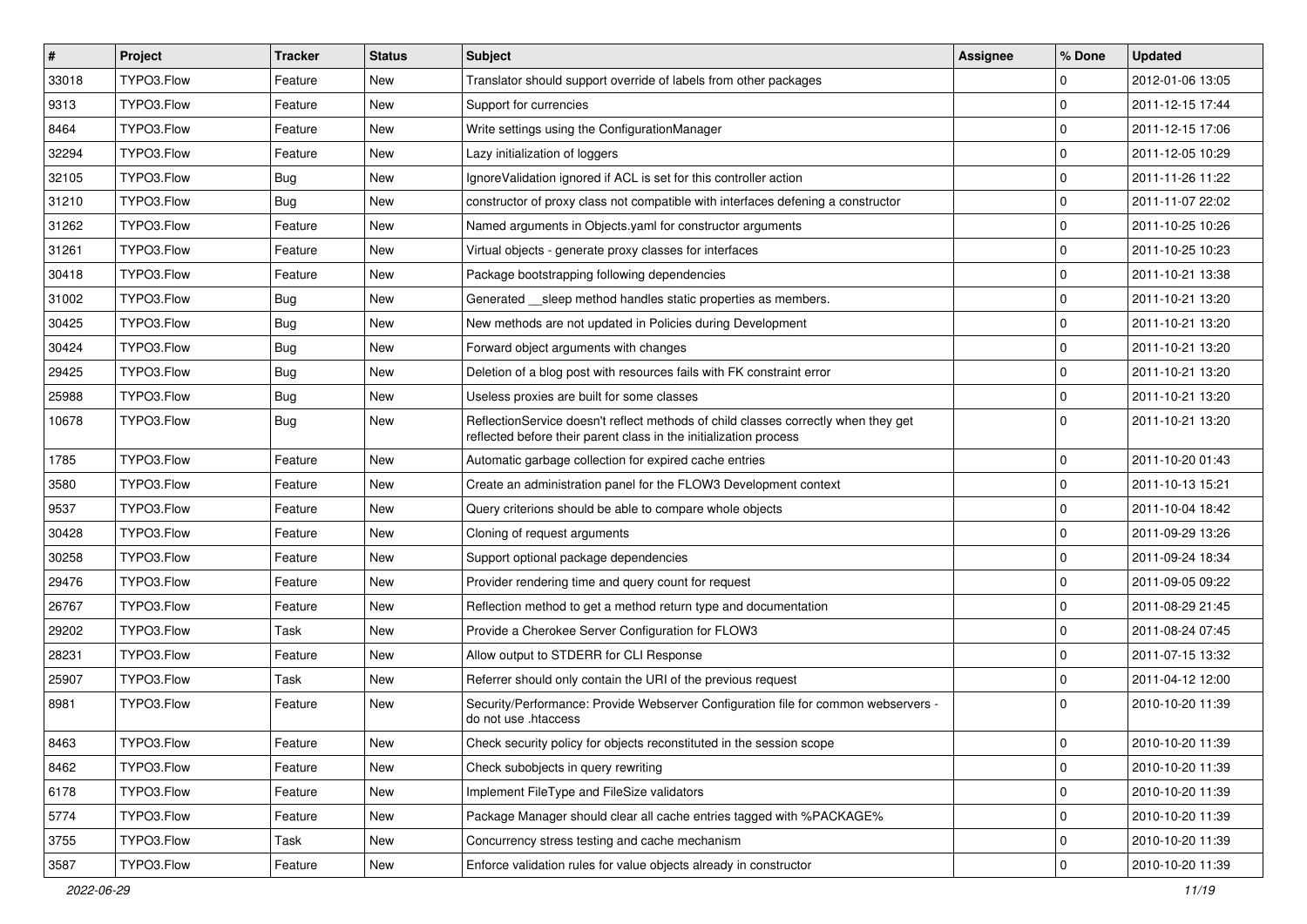| $\pmb{\#}$ | Project     | <b>Tracker</b> | <b>Status</b>       | Subject                                                                                              | <b>Assignee</b> | % Done              | <b>Updated</b>   |
|------------|-------------|----------------|---------------------|------------------------------------------------------------------------------------------------------|-----------------|---------------------|------------------|
| 47006      | TYPO3.Fluid | <b>Bug</b>     | <b>Under Review</b> | widget identifier are not unique                                                                     |                 | $\mathbf 0$         | 2017-02-09 15:45 |
| 33215      | TYPO3.Fluid | Feature        | <b>New</b>          | RFC: Dynamic values in ObjectAccess paths                                                            |                 | $\mathbf 0$         | 2016-04-15 09:26 |
| 52536      | TYPO3.Fluid | <b>Bug</b>     | <b>Under Review</b> | Errorclass not set if no property-attribute set                                                      |                 | $\mathbf 0$         | 2016-01-06 10:02 |
| 65424      | TYPO3.Fluid | <b>Bug</b>     | <b>Under Review</b> | SelectViewHelper must respect option(Value Label)Field for arrays                                    |                 | $\mathbf 0$         | 2015-02-28 22:23 |
| 46257      | TYPO3.Fluid | Feature        | <b>Under Review</b> | Add escape sequence support for Fluid                                                                |                 | $\mathbf 0$         | 2015-01-26 09:00 |
| 62346      | TYPO3.Fluid | Feature        | New                 | f:comment should have high precende                                                                  |                 | $\mathbf 0$         | 2014-10-20 11:33 |
| 50888      | TYPO3.Fluid | <b>Bug</b>     | <b>Under Review</b> | WSOD by changing name of section and if Fluid caches are generated                                   |                 | $\mathbf 0$         | 2014-08-26 15:52 |
| 60856      | TYPO3.Fluid | <b>Bug</b>     | New                 | Target attribute not supported by the form viewhelper                                                |                 | $\mathbf 0$         | 2014-08-08 13:14 |
| 44234      | TYPO3.Fluid | <b>Bug</b>     | <b>Under Review</b> | selectViewHelper's sorting does not respect locale collation                                         |                 | $\mathbf 0$         | 2014-07-31 17:15 |
| 60271      | TYPO3.Fluid | Feature        | New                 | Paginate viewhelper, should also support arrays                                                      |                 | $\mathbf 0$         | 2014-07-11 13:19 |
| 60181      | TYPO3.Fluid | Feature        | New                 | Caching mechanism for Fluid Views/Templates                                                          |                 | $\mathbf 0$         | 2014-07-08 13:18 |
| 60003      | TYPO3.Fluid | Feature        | New                 | Add required-Attribute to f:form.password                                                            |                 | $\mathbf 0$         | 2014-06-30 16:53 |
| 58983      | TYPO3.Fluid | <b>Bug</b>     | New                 | format.date does not respect linebreaks and throws exception                                         |                 | $\mathbf 0$         | 2014-05-21 10:00 |
| 58921      | TYPO3.Fluid | <b>Bug</b>     | New                 | f:form.* VHs crash if NOT inside f:form but followed by f:form                                       |                 | $\mathbf 0$         | 2014-05-19 15:29 |
| 57885      | TYPO3.Fluid | <b>Bug</b>     | New                 | Inputs are cleared from a second form if the first form produced a vallidation error                 |                 | $\mathbf 0$         | 2014-04-14 00:00 |
| 40064      | TYPO3.Fluid | <b>Bug</b>     | New                 | Multiselect is not getting persisted                                                                 |                 | $\mathbf 0$         | 2014-03-27 22:12 |
| 49756      | TYPO3.Fluid | Feature        | <b>Under Review</b> | Select values by array key in checkbox viewhelper                                                    |                 | $\mathbf 0$         | 2014-03-25 02:40 |
| 1907       | TYPO3.Fluid | Feature        | New                 | Default values for view helpers based on context                                                     |                 | $\mathbf 0$         | 2014-03-10 17:53 |
| 56237      | TYPO3.Fluid | Task           | New                 | in-line (Condition) ViewHelpers should not evaluate on parsing                                       |                 | $\mathbf 0$         | 2014-02-24 13:47 |
| 54284      | TYPO3.Fluid | <b>Bug</b>     | New                 | Default Option for Switch/Case VH                                                                    |                 | $\mathbf 0$         | 2013-12-08 14:28 |
| 49600      | TYPO3.Fluid | <b>Bug</b>     | New                 | f:form tag shown as a HTML on frontend                                                               |                 | $\mathbf 0$         | 2013-12-04 13:04 |
| 5636       | TYPO3.Fluid | Task           | <b>Under Review</b> | Form_RadioViewHelper and CheckBoxViewHelper miss check for existing object before<br>it is accessed. |                 | $\Omega$            | 2013-11-22 17:14 |
| 34682      | TYPO3.Fluid | <b>Bug</b>     | <b>Under Review</b> | Radio Button missing checked on validation error                                                     |                 | $\mathbf 0$         | 2013-11-20 20:58 |
| 7608       | TYPO3.Fluid | Feature        | New                 | Configurable shorthand/object accessor delimiters                                                    |                 | $\mathbf 0$         | 2013-11-07 14:08 |
| 52591      | TYPO3.Fluid | <b>Bug</b>     | New                 | The Pagination Widget broken for joined objects                                                      |                 | $\mathbf 0$         | 2013-10-07 21:59 |
| 40081      | TYPO3.Fluid | Feature        | New                 | Allow assigned variables as keys in arrays                                                           |                 | $\mathbf 0$         | 2013-10-02 09:38 |
| 52419      | TYPO3.Fluid | Bug            | New                 | Wrong PHPDocs notation for default value inline f:translate viewhelper                               |                 | $\mathbf 0$         | 2013-10-01 09:10 |
| 51277      | TYPO3.Fluid | Feature        | New                 | ViewHelper context should be aware of actual file occurrence                                         |                 | 0                   | 2013-08-23 08:43 |
| 51100      | TYPO3.Fluid | Feature        | New                 | Links with absolute URI should have the option of URI Scheme                                         |                 | $\pmb{0}$           | 2013-08-16 12:06 |
| 46289      | TYPO3.Fluid | <b>Bug</b>     | Needs<br>Feedback   | Enable Escaping Interceptor in XML request format                                                    |                 | $\mathbf 0$         | 2013-08-14 15:35 |
| 45384      | TYPO3.Fluid | <b>Bug</b>     | New                 | Persisted entity object in widget-configuration cannot be deserialized (after reload)                |                 | $\mathsf 0$         | 2013-08-14 15:35 |
| 48355      | TYPO3.Fluid | Feature        | New                 | Assign output of viewhelper to template variable for further processing.                             |                 | $\mathsf{O}\xspace$ | 2013-07-06 18:05 |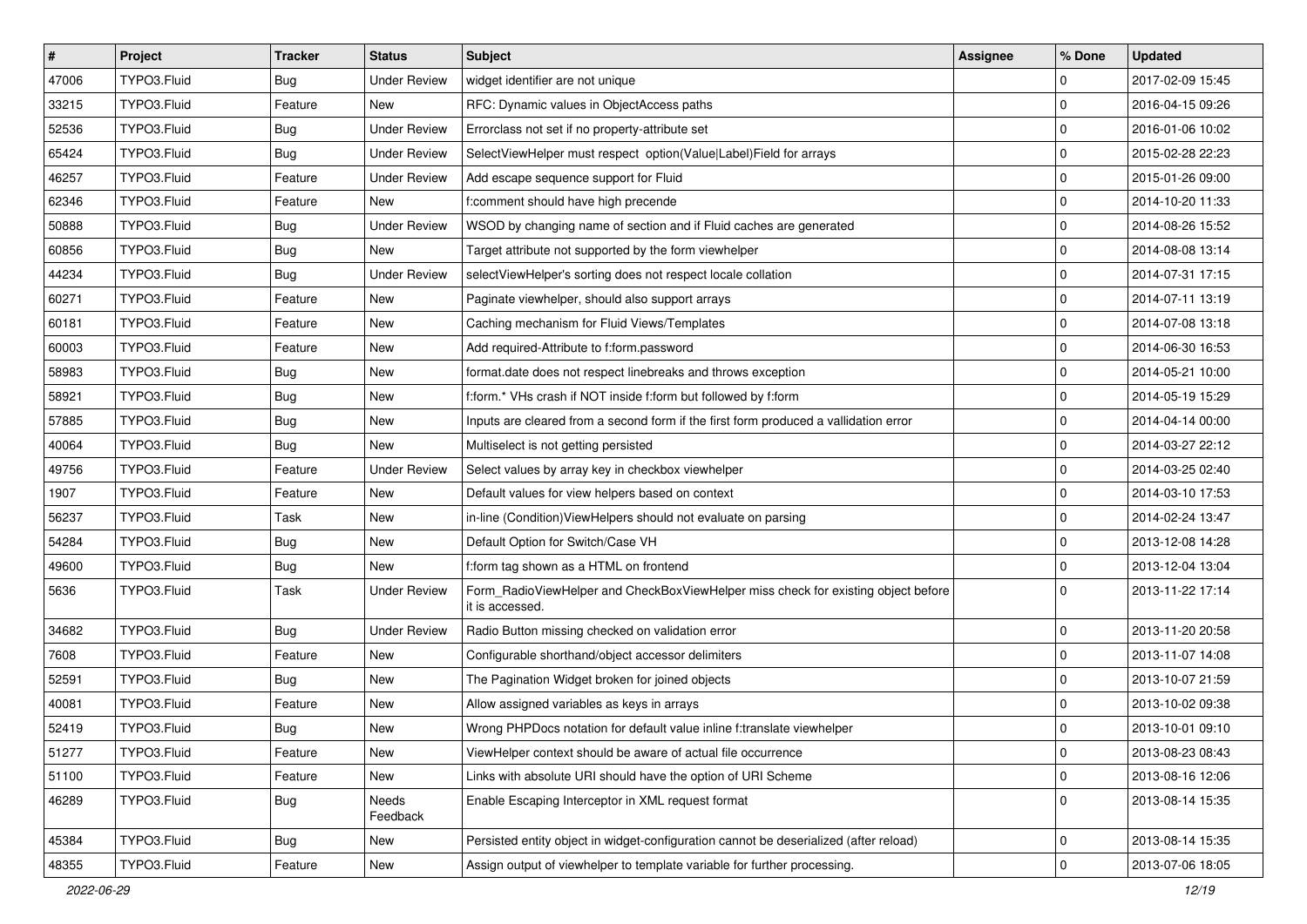| $\vert$ # | Project     | <b>Tracker</b> | <b>Status</b>     | Subject                                                                                   | <b>Assignee</b> | % Done       | <b>Updated</b>   |
|-----------|-------------|----------------|-------------------|-------------------------------------------------------------------------------------------|-----------------|--------------|------------------|
| 49038     | TYPO3.Fluid | Bug            | New               | form select does not select the first item if prependOptionValue is used                  |                 | 0            | 2013-06-11 22:11 |
| 47669     | TYPO3.Fluid | Task           | New               | FormViewHelper does not define the default request method                                 |                 | 0            | 2013-04-28 16:39 |
| 45345     | TYPO3.Fluid | Feature        | Needs<br>Feedback | Easy to use comments for fluid that won't show in output                                  |                 | $\Omega$     | 2013-03-26 20:40 |
| 46545     | TYPO3.Fluid | Feature        | New               | Better support for arrays in options of SelectViewHelper                                  |                 | $\mathbf 0$  | 2013-03-22 13:35 |
| 46091     | TYPO3.Fluid | Task           | Needs<br>Feedback | Show source file name and position on exceptions during parsing                           |                 | $\mathbf 0$  | 2013-03-07 11:26 |
| 45394     | TYPO3.Fluid | Task           | New               | Forwardport Unit test for standalone view                                                 |                 | $\mathbf 0$  | 2013-02-11 22:39 |
| 45153     | TYPO3.Fluid | Feature        | New               | f:be.menus.actionMenuItem - Detection of the current select option is insufficient        |                 | 0            | 2013-02-04 23:17 |
| 39936     | TYPO3.Fluid | Feature        | New               | registerTagAttribute should handle default values                                         |                 | 0            | 2013-01-21 23:29 |
| 3291      | TYPO3.Fluid | Feature        | Needs<br>Feedback | Cacheable viewhelpers                                                                     |                 | $\Omega$     | 2012-11-29 17:00 |
| 43071     | TYPO3.Fluid | Task           | New               | Remove TOKENS for adding fallback teplates in B                                           |                 | $\mathbf 0$  | 2012-11-18 14:22 |
| 43072     | TYPO3.Fluid | Task           | New               | Remove TOKENS for adding templates fallback in Backporter                                 |                 | 0            | 2012-11-18 14:20 |
| 42743     | TYPO3.Fluid | Task           | New               | Remove inline style for hidden form fields                                                |                 | 0            | 2012-11-06 23:09 |
| 42397     | TYPO3.Fluid | Feature        | New               | Missing viewhelper for general links                                                      |                 | 0            | 2012-10-25 19:20 |
| 10472     | TYPO3.Fluid | Feature        | New               | Fluid Standalone distribution                                                             |                 | 0            | 2012-10-16 15:17 |
| 39990     | TYPO3.Fluid | Bug            | New               | Same form twice in one template: hidden fields for empty values are only rendered<br>once |                 | $\Omega$     | 2012-08-20 11:21 |
| 36410     | TYPO3.Fluid | Feature        | New               | Allow templates to send arguments back to layout                                          |                 | 0            | 2012-08-13 11:46 |
| 4704      | TYPO3.Fluid | Feature        | New               | Improve parsing exception messages                                                        |                 | $\mathbf 0$  | 2012-07-11 19:00 |
| 30555     | TYPO3.Fluid | Feature        | New               | Make TagBuilder more extensible                                                           |                 | 0            | 2012-06-29 12:41 |
| 38369     | TYPO3.Fluid | <b>Bug</b>     | New               | Resource ViewHelpers should not fall back to request package                              |                 | 0            | 2012-06-25 15:55 |
| 36655     | TYPO3.Fluid | Bug            | New               | <b>Pagination Links</b>                                                                   |                 | 0            | 2012-06-23 22:18 |
| 26664     | TYPO3.Fluid | Task           | New               | Clean up Form ViewHelpers                                                                 |                 | 75           | 2012-06-20 11:37 |
| 26658     | TYPO3.Fluid | Task           | New               | Make Form ViewHelpers consistent                                                          |                 | 75           | 2012-06-20 11:37 |
| 38130     | TYPO3.Fluid | Feature        | New               | Checkboxes and multiple select fields should have an assignable default value             |                 | $\mathbf 0$  | 2012-06-17 09:54 |
| 37619     | TYPO3.Fluid | Bug            | New               | Fatal Error when using variable in name attribute of Section ViewHelper                   |                 | $\mathbf 0$  | 2012-05-30 23:17 |
| 36559     | TYPO3.Fluid | Feature        | New               | New widget progress bar                                                                   |                 | 0            | 2012-04-25 15:11 |
| 27607     | TYPO3.Fluid | <b>Bug</b>     | New               | Make Fluid comparisons work when first element is STRING, second is NULL.                 |                 | 0            | 2012-03-12 19:18 |
| 8989      | TYPO3.Fluid | Feature        | Needs<br>Feedback | Search path for fluid template files                                                      |                 | $\mathbf{0}$ | 2012-03-12 18:10 |
| 34309     | TYPO3.Fluid | Task           | New               | Unknown ViewHelpers cause exception - should be handled more graceful                     |                 | 0            | 2012-03-07 18:40 |
| 32035     | TYPO3.Fluid | Task           | New               | Improve fluid error messages                                                              |                 | 0            | 2012-01-27 15:59 |
| 31955     | TYPO3.Fluid | Feature        | New               | f:uri.widget                                                                              |                 | 0            | 2011-11-22 12:27 |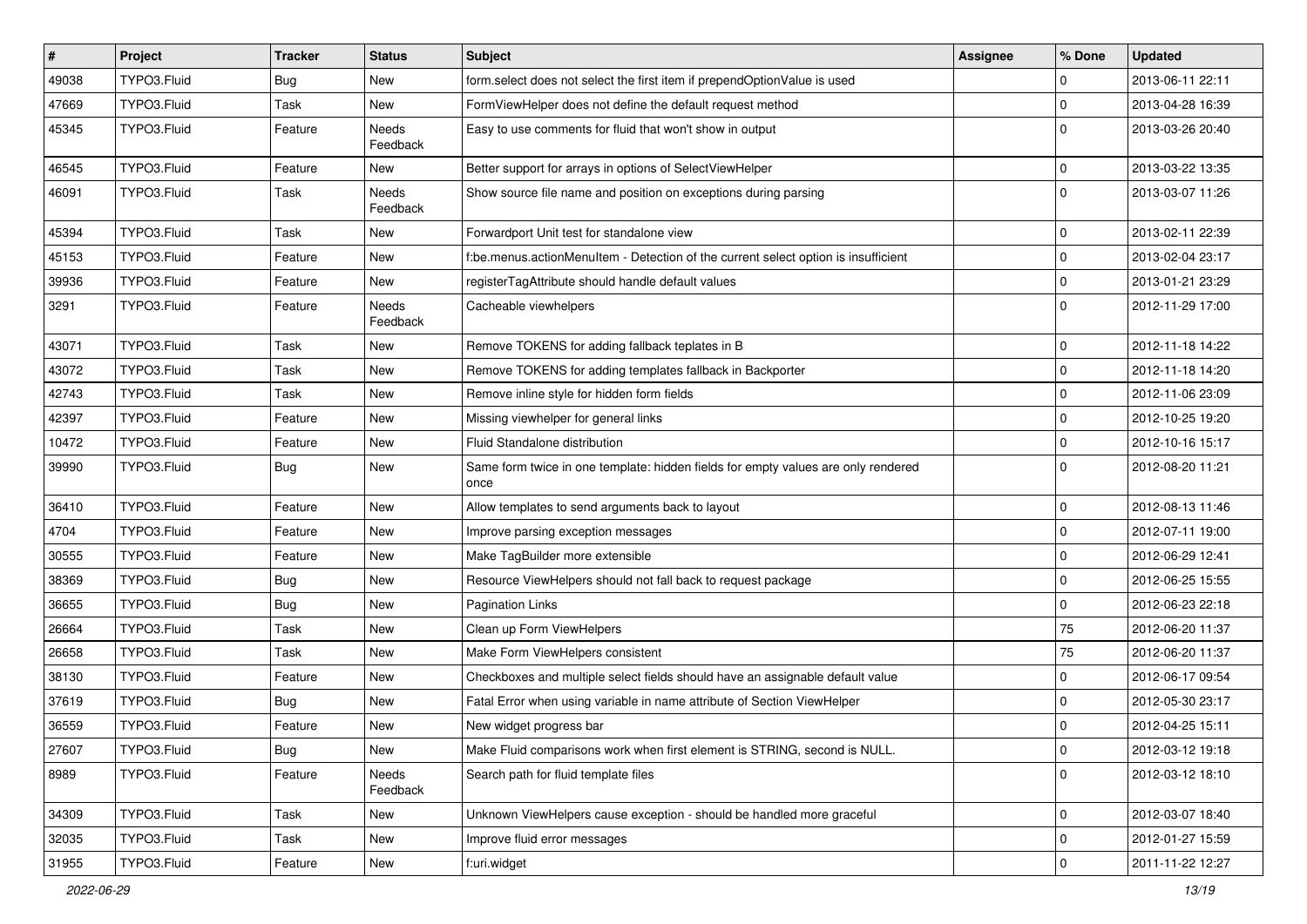| #     | Project                                | <b>Tracker</b> | <b>Status</b>       | <b>Subject</b>                                                                                              | <b>Assignee</b> | % Done      | <b>Updated</b>   |
|-------|----------------------------------------|----------------|---------------------|-------------------------------------------------------------------------------------------------------------|-----------------|-------------|------------------|
| 30937 | TYPO3.Fluid                            | Bug            | New                 | CropViewHelper stringToTruncate can't be supplied so it can't be easily extended                            |                 | 100         | 2011-10-21 13:37 |
| 28554 | TYPO3.Fluid                            | Bug            | <b>New</b>          | (v4) implement feature flag to disable caching                                                              |                 | $\mathbf 0$ | 2011-10-21 13:37 |
| 28553 | TYPO3.Fluid                            | Bug            | New                 | improve XHProf test setup                                                                                   |                 | $\mathbf 0$ | 2011-10-21 13:37 |
| 28552 | TYPO3.Fluid                            | Bug            | New                 | (v5) write ViewHelper test for compiled run; adjust functional test to do two passes<br>(uncached & cached) |                 | $\Omega$    | 2011-10-21 13:37 |
| 28550 | TYPO3.Fluid                            | Bug            | <b>New</b>          | (v4) make widgets cacheable, i.e. not implement childnodeaccess interface                                   |                 | $\mathbf 0$ | 2011-10-21 13:37 |
| 28549 | TYPO3.Fluid                            | Bug            | New                 | make widgets cacheable, i.e. not implement childnodeaccess interface                                        |                 | $\mathbf 0$ | 2011-10-21 13:37 |
| 13045 | TYPO3.Fluid                            | Bug            | New                 | Entity decode of strings are different between if-conditions and output of variable                         |                 | $\mathbf 0$ | 2011-10-21 13:37 |
| 8648  | TYPO3.Fluid                            | Bug            | New                 | format.crop ViewHelper should support all features of the crop stdWrap function                             |                 | $\mathbf 0$ | 2011-10-21 13:37 |
| 3481  | TYPO3.Fluid                            | <b>Bug</b>     | New                 | Use ViewHelperVariableContainer in PostParseFacet                                                           |                 | $\mathbf 0$ | 2011-10-21 13:37 |
| 9950  | TYPO3.Fluid                            | Task           | New                 | Binding to nested arrays impossible for form-elements                                                       |                 | $\mathbf 0$ | 2011-10-20 01:48 |
| 10911 | TYPO3.Fluid                            | Task           | New                 | Tx_Fluid_ViewHelpers_Form_AbstractFormViewHelper->renderHiddenIdentityField<br>should be more reliable      |                 | $\Omega$    | 2011-09-30 12:29 |
| 9514  | TYPO3.Fluid                            | Feature        | New                 | Support explicit Array Arguments for ViewHelpers                                                            |                 | $\mathbf 0$ | 2011-05-06 11:03 |
| 59858 | TYPO3.Kickstart                        | Bug            | New                 | Property <path>\CoffeeBean::\$Persistence_Object_Identifier does not exist</path>                           |                 | $\mathbf 0$ | 2015-01-13 12:20 |
| 56555 | TYPO3.Kickstart                        | Bug            | New                 | Kickstart creates wrong labels in New.html                                                                  |                 | $\mathbf 0$ | 2014-03-04 21:33 |
| 53971 | TYPO3.Kickstart                        | Feature        | New                 | Login functionality                                                                                         |                 | $\mathbf 0$ | 2013-12-16 10:39 |
| 39790 | TYPO3.Kickstart                        | Feature        | New                 | Allow forward slashes where backslashes need to be specified                                                |                 | $\mathbf 0$ | 2012-08-14 09:28 |
| 29794 | TYPO3.Kickstart                        | Feature        | New                 | Initialize collections in generated models                                                                  |                 | $\mathbf 0$ | 2011-09-14 23:23 |
| 47818 | TYPO3.Welcome                          | Bug            | New                 | Wrong link on Welcome screen                                                                                |                 | $\mathbf 0$ | 2013-05-02 12:01 |
| 56074 | <b>TYPO3 Flow Base</b><br>Distribution | Bug            | New                 | Parse errors cause meaningless Flow exception messages.                                                     | Adrian Föder    | $\mathbf 0$ | 2014-02-18 14:14 |
| 51809 | TYPO3.Flow                             | Bug            | <b>Under Review</b> | Commit "[BUGFIX] Published resources don't support symlinks" produces an fatal error<br>on Windows          | Adrian Föder    | 100         | 2015-06-13 12:51 |
| 49025 | TYPO3.Flow                             | Task           | <b>Under Review</b> | Dynamic locale detection / determination                                                                    | Adrian Föder    | 0           | 2013-12-28 10:48 |
| 51972 | TYPO3.Flow                             | Bug            | New                 | Joins for every deep property constraint make cartesian selection                                           | Adrian Föder    | 0           | 2013-09-13 10:04 |
| 49806 | TYPO3.Flow                             | Task           | Accepted            | Date formatting should care about the time zone                                                             | Adrian Föder    | $\mathbf 0$ | 2013-07-09 10:16 |
| 49566 | TYPO3.Flow                             | Bug            | New                 | NULL source values are not handled correctly                                                                | Adrian Föder    | $\mathbf 0$ | 2013-07-02 08:21 |
| 48167 | TYPO3.Flow                             | Feature        | Accepted            | Command line account and role browsing                                                                      | Adrian Föder    | $\mathbf 0$ | 2013-05-21 13:28 |
| 45851 | TYPO3.Flow                             | Feature        | Needs<br>Feedback   | Allow referencing environment variables in Settings.yaml                                                    | Adrian Föder    | 0           | 2013-04-30 14:12 |
| 44542 | TYPO3.Flow                             | Task           | New                 | Mention the risk of requestPatterns regarding foreign package's SecurityContext usage                       | Adrian Föder    | 0           | 2013-01-17 18:39 |
| 51239 | TYPO3.Fluid                            | Bug            | <b>Under Review</b> | AbstractViewHelper use incorrect method signature for "\$this->systemLogger->log()"                         | Adrian Föder    | 0           | 2014-04-11 11:17 |
| 54195 | TYPO3.Fluid                            | Task           | New                 | Rename and move FormViewHelper's errorClass value, currently 'f3-form-error'                                | Adrian Föder    | 0           | 2014-02-15 12:19 |
| 59672 | TYPO3.Flow                             | Feature        | <b>Under Review</b> | Add support for Doctrine 2.5 embeddables                                                                    | Alexander Berl  | 0           | 2015-04-08 17:42 |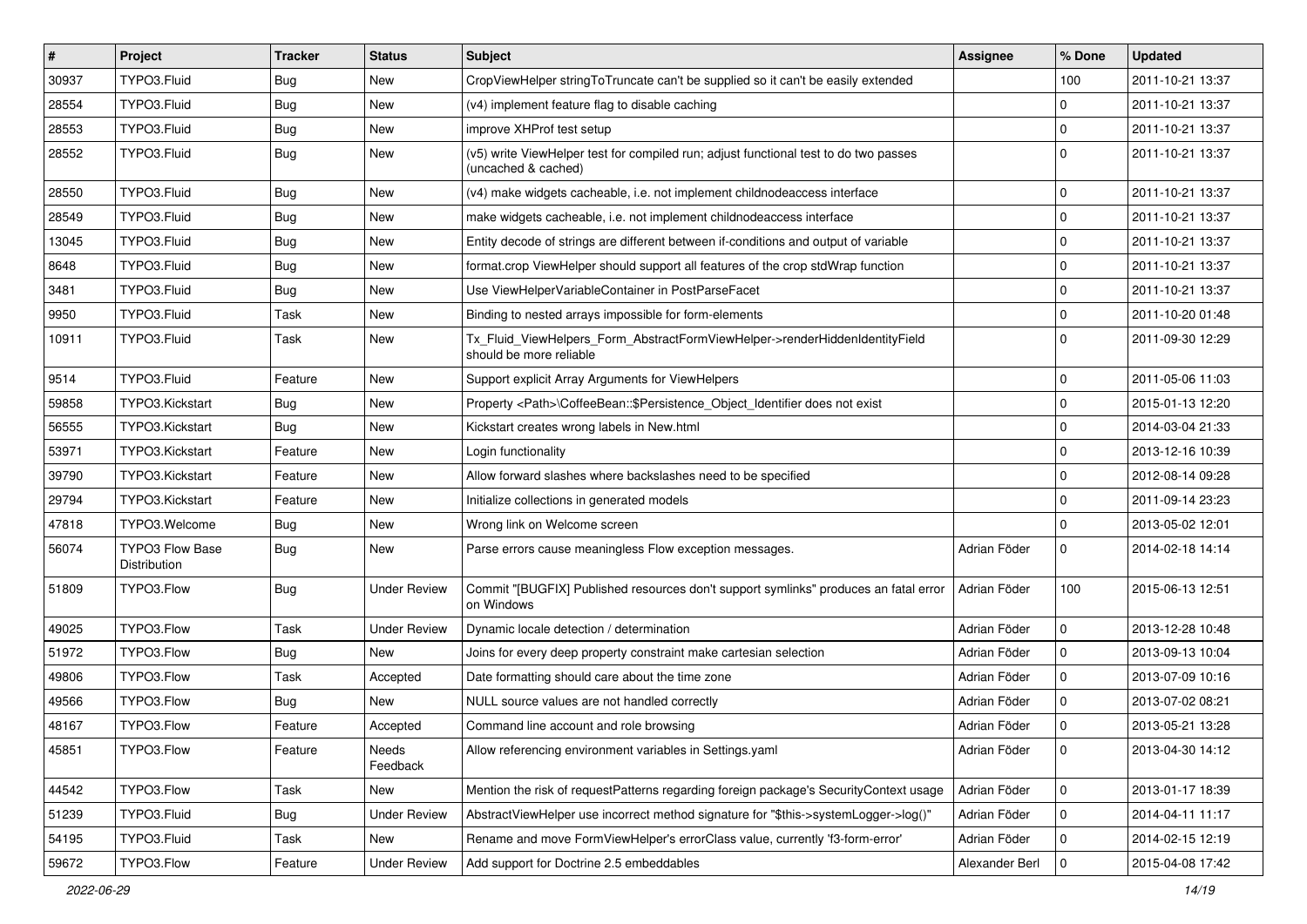| #     | Project                                | <b>Tracker</b> | <b>Status</b>            | <b>Subject</b>                                                                           | <b>Assignee</b>             | % Done      | <b>Updated</b>   |
|-------|----------------------------------------|----------------|--------------------------|------------------------------------------------------------------------------------------|-----------------------------|-------------|------------------|
| 48596 | TYPO3.Flow                             | <b>Bug</b>     | <b>Under Review</b>      | Ignored Tags configuration should be easier to configure from packages                   | Alexander Berl              | 0           | 2015-02-14 13:00 |
| 48532 | TYPO3.Flow                             | <b>Bug</b>     | <b>Under Review</b>      | JsonView Configuration behaves differently for arrays and objects                        | Alexander Berl              | $\mathbf 0$ | 2014-06-11 15:53 |
| 47339 | TYPO3.Flow                             | Feature        | Needs<br>Feedback        | Allow RequestHandlers to get the current Request injected                                | Alexander Berl              | $\mathbf 0$ | 2013-05-21 13:28 |
| 35420 | <b>TYPO3 Flow Base</b><br>Distribution | Suggestion     | New                      | Review use of try / catch in the Security Framework                                      | Andreas<br>Förthner         | $\mathbf 0$ | 2012-03-31 00:00 |
| 9968  | TYPO3.Flow                             | Feature        | New                      | Promote security publishing configuration automatically when persisting models           | Andreas<br>Förthner         | $\Omega$    | 2013-12-09 22:03 |
| 38065 | TYPO3.Flow                             | Feature        | New                      | Implement content security for DQL queries                                               | Andreas<br>Förthner         | $\mathbf 0$ | 2013-05-21 13:28 |
| 5442  | TYPO3.Flow                             | Feature        | New                      | Destroy session / logout user on deleting an account                                     | Andreas<br>Förthner         | $\mathbf 0$ | 2012-10-25 08:46 |
| 40824 | TYPO3.Flow                             | Bug            | <b>Needs</b><br>Feedback | Modified action controller methods not detected properly                                 | Andreas<br>Förthner         | $\mathbf 0$ | 2012-10-01 20:33 |
| 3621  | TYPO3.Flow                             | Feature        | New                      | Implement dynamic firewall filter registration                                           | Andreas<br>Förthner         | $\Omega$    | 2012-05-21 16:15 |
| 3619  | TYPO3.Flow                             | Feature        | New                      | Implement System Policy Support/System Security                                          | Andreas<br>Förthner         | $\Omega$    | 2012-05-21 16:15 |
| 29387 | TYPO3.Flow                             | Feature        | <b>Needs</b><br>Feedback | A token with wrong credentials should throw an exception                                 | Andreas<br>Förthner         | $\mathbf 0$ | 2011-08-31 15:32 |
| 6602  | TYPO3.Flow                             | Feature        | New                      | Implement after invocation handling                                                      | Andreas<br>Förthner         | $\mathbf 0$ | 2011-01-07 11:15 |
| 6603  | TYPO3.Flow                             | Feature        | New                      | Provide a policy management API                                                          | Andreas<br>Förthner         | $\mathbf 0$ | 2010-10-20 11:39 |
| 6601  | TYPO3.Flow                             | Task           | On Hold                  | Introduce a new roles definition syntax including runtime constraints                    | Andreas<br>Förthner         | $\mathbf 0$ | 2010-10-20 11:39 |
| 58494 | TYPO3.Flow                             | <b>Bug</b>     | <b>Needs</b><br>Feedback | Inifinite redirects if index.php presents in URI                                         | <b>Bastian</b><br>Waidelich | $\mathbf 0$ | 2014-05-25 11:29 |
| 58773 | TYPO3.Flow                             | <b>Bug</b>     | Accepted                 | Improve NoMatchingRouteException                                                         | Bastian<br>Waidelich        | $\Omega$    | 2014-05-13 15:59 |
| 45405 | TYPO3.Flow                             | Bug            | Accepted                 | Uncaught Exception in DynamicRoutePart                                                   | Bastian<br>Waidelich        | $\Omega$    | 2014-03-05 11:19 |
| 53350 | TYPO3.Flow                             | <b>Bug</b>     | Accepted                 | Trying to create a Link in an Template in CLI Context should provide a helpful exception | Bastian<br>Waidelich        | $\mathbf 0$ | 2013-11-05 15:00 |
| 50395 | TYPO3.Flow                             | <b>Bug</b>     | Accepted                 | Route cache caches routes for non dispatchable requests                                  | Bastian<br>Waidelich        | $\mathbf 0$ | 2013-10-14 12:00 |
| 59057 | TYPO3.Fluid                            | <b>Bug</b>     | <b>Under Review</b>      | Hidden empty value fields shoud be disabled when related field is disabled               | Bastian<br>Waidelich        | $\mathbf 0$ | 2014-06-18 17:23 |
| 53806 | TYPO3.Fluid                            | <b>Bug</b>     | <b>Under Review</b>      | Paginate widget maximumNumberOfLinks rendering wrong number of links                     | Bastian<br>Waidelich        | 0           | 2014-06-18 12:13 |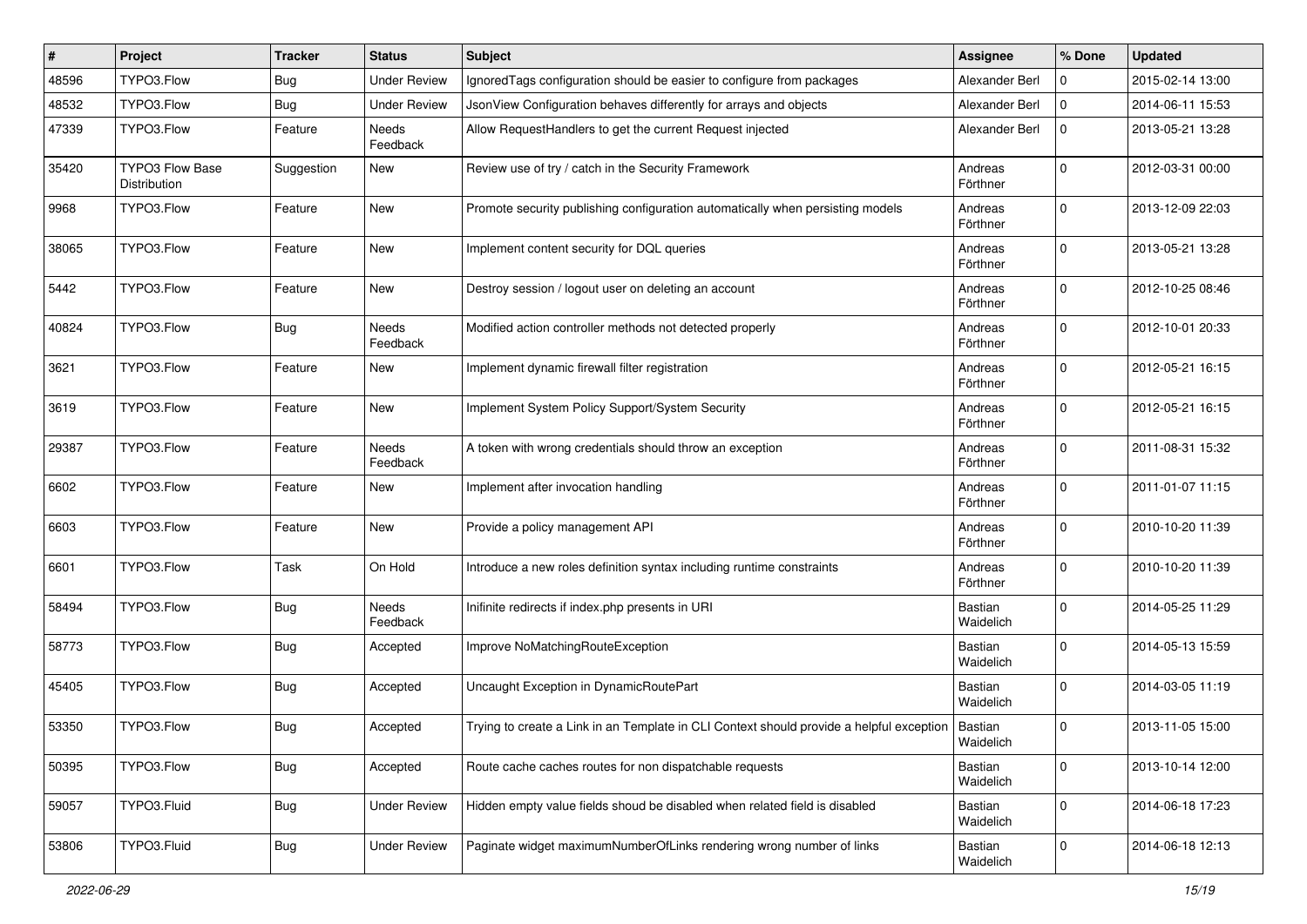| #     | <b>Project</b>                                | <b>Tracker</b> | <b>Status</b>            | <b>Subject</b>                                                                                                       | <b>Assignee</b>         | % Done         | <b>Updated</b>   |
|-------|-----------------------------------------------|----------------|--------------------------|----------------------------------------------------------------------------------------------------------------------|-------------------------|----------------|------------------|
| 58862 | TYPO3.Fluid                                   | <b>Bug</b>     | <b>Needs</b><br>Feedback | FormViewHelper doesn't accept NULL as value for \$arguments                                                          | Bastian<br>Waidelich    | $\Omega$       | 2014-06-04 12:49 |
| 37302 | TYPO3.Flow                                    | Bug            | Needs<br>Feedback        | NumberValidator                                                                                                      | Carsten Bleicker        | $\overline{0}$ | 2013-07-03 08:36 |
| 47423 | <b>TYPO3 Flow Base</b><br><b>Distribution</b> | Task           | Under Review             | Decouple TYPO3. Party from Flow                                                                                      | Christian Müller        | $\Omega$       | 2013-04-22 09:34 |
| 55306 | TYPO3.Flow                                    | <b>Bug</b>     | Under Review             | Filenames should not exceed 255 characters                                                                           | Christian Müller        | $\Omega$       | 2015-10-04 21:35 |
| 8923  | TYPO3.Flow                                    | Task           | Under Review             | Provide a Nginx Server Configuration for FLOW3                                                                       | Christian Müller        | $\Omega$       | 2014-06-19 16:34 |
| 55870 | TYPO3.Flow                                    | Feature        | New                      | Enhance f:form.textfield or add a f:form.datefield VH with enhanced validation and<br>propertymapping                | Christian Müller        | $\Omega$       | 2014-04-15 12:32 |
| 34134 | TYPO3.Flow                                    | <b>Bug</b>     | <b>Needs</b><br>Feedback | PropertyMapper throws unnecessary exception                                                                          | Christian Müller        | $\Omega$       | 2014-02-19 10:14 |
| 54146 | TYPO3.Flow                                    | <b>Bug</b>     | <b>New</b>               | Different sorting of arguments in ACL Patterns doesnt work                                                           | Christian Müller        | $\Omega$       | 2013-12-02 19:23 |
| 46425 | TYPO3.Flow                                    | Task           | <b>Under Review</b>      | DI proxy classes use raw reflection instead of RelfectionService                                                     | Christian Müller        | $\Omega$       | 2013-08-14 15:35 |
| 48898 | TYPO3.Flow                                    | Bug            | New                      | configuration for roles fails if one of Policy yaml files contain empty "roles array"                                | Christian Müller        | $\Omega$       | 2013-06-05 19:06 |
| 46974 | TYPO3.Flow                                    | <b>Bug</b>     | Accepted                 | Original and Proxy class in one file makes it difficult to reach 100% code coverage for<br>functional tests          | Christian Müller        | $\mathbf 0$    | 2013-05-21 13:28 |
| 30890 | TYPO3.Flow                                    | Feature        | Accepted                 | Developer Toolbar                                                                                                    | Christian Müller        | $\mathbf 0$    | 2013-05-21 13:28 |
| 45253 | TYPO3.Flow                                    | Task           | Accepted                 | Throw exception in PointcutMethodNameFilter if given method's argument does not<br>match the actual method signature | Christian Müller        | $\Omega$       | 2013-03-07 16:33 |
| 26986 | TYPO3.Flow                                    | Feature        | Accepted                 | Debug toolbar                                                                                                        | Christian Müller        | $\Omega$       | 2012-06-08 20:41 |
| 3725  | TYPO3.Fluid                                   | Feature        | <b>New</b>               | <b>CSS Engine</b>                                                                                                    | Christian Müller        | $\mathbf 0$    | 2014-04-03 13:24 |
| 55008 | TYPO3.Fluid                                   | <b>Bug</b>     | <b>Under Review</b>      | Interceptors should be used in Partials                                                                              | Christian Müller        | $\Omega$       | 2014-01-15 08:44 |
| 33628 | TYPO3.Fluid                                   | <b>Bug</b>     | Needs<br>Feedback        | Multicheckboxes (multiselect) for Collections don't work                                                             | Christian Müller        | $\Omega$       | 2012-06-28 10:27 |
| 41900 | TYPO3.Flow                                    | Feature        | Accepted                 | Check for duplicate PSR-0 autoload namespaces                                                                        | Christian Jul<br>Jensen | $\Omega$       | 2013-05-21 13:28 |
| 41832 | TYPO3.Flow                                    | Task           | <b>New</b>               | Improve error handling for incompatible packages                                                                     | Christian Jul<br>Jensen | $\Omega$       | 2012-10-10 14:44 |
| 46063 | TYPO3.Flow                                    | Feature        | New                      | Implement username password provider with "remember me" persistent cookie                                            | Christopher<br>Hlubek   | $\Omega$       | 2014-09-23 00:26 |
| 47858 | TYPO3.Flow                                    | <b>Bug</b>     | <b>Needs</b><br>Feedback | Remove .htaccess from Composer Installer Essentials                                                                  | Christopher<br>Hlubek   | $\Omega$       | 2013-08-14 15:35 |
| 46371 | TYPO3.Flow                                    | Feature        | <b>New</b>               | Support compilation of static information in proxy classes                                                           | Christopher<br>Hlubek   | $\Omega$       | 2013-03-16 21:26 |
| 45100 | TYPO3.Flow                                    | Feature        | Under Review             | RequestDispatchingAspect should check if entry point can handle current request                                      | Christopher<br>Hlubek   | $\Omega$       | 2013-02-08 15:32 |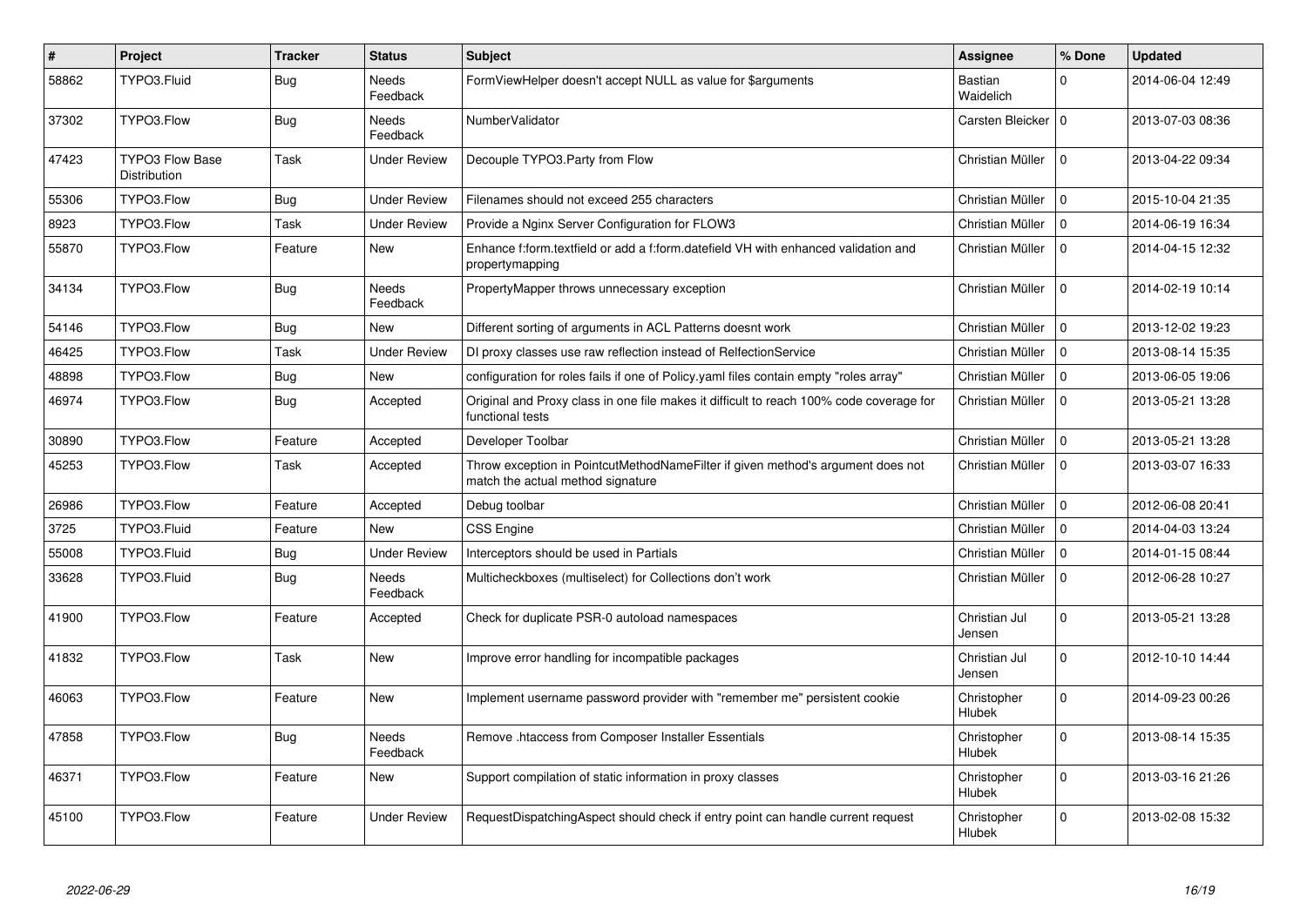| $\vert$ # | Project                                       | <b>Tracker</b> | <b>Status</b>            | <b>Subject</b>                                                                                | Assignee              | % Done      | <b>Updated</b>   |
|-----------|-----------------------------------------------|----------------|--------------------------|-----------------------------------------------------------------------------------------------|-----------------------|-------------|------------------|
| 27322     | TYPO3.Flow                                    | Feature        | On Hold                  | Add support for Appserver-in-PHP, which could result in much faster executions.               | Christopher<br>Hlubek | 0           | 2012-07-09 18:11 |
| 1856      | TYPO3.Flow                                    | Feature        | New                      | The Package Manager checks dependencies between packages on each activation /<br>deactivation | Christopher<br>Hlubek | $\Omega$    | 2010-10-20 11:39 |
| 37095     | TYPO3.Fluid                                   | Feature        | New                      | It should be possible to set a different template on a Fluid TemplateView inside an<br>action | Christopher<br>Hlubek | $\Omega$    | 2012-05-11 13:54 |
| 51811     | TYPO3.Flow                                    | <b>Bug</b>     | <b>New</b>               | Improve session handle when the authenticated account is removed from persitance              | Dominique<br>Feyer    | $\mathbf 0$ | 2014-03-27 12:21 |
| 53262     | TYPO3.Flow                                    | Bug            | <b>New</b>               | FileBakend have some race condition                                                           | Dominique<br>Feyer    | $\Omega$    | 2013-11-01 10:48 |
| 50115     | TYPO3.Flow                                    | Feature        | Under Review             | During the policy loading, we need to take care if class exist                                | Dominique<br>Feyer    | $\mathbf 0$ | 2013-10-04 10:23 |
| 28052     | TYPO3.Flow                                    | Feature        | On Hold                  | Possibility to enable or disable accounts                                                     | Julian Kleinhans   60 |             | 2013-05-21 13:28 |
| 45164     | <b>TYPO3 Flow Base</b><br><b>Distribution</b> | Feature        | Accepted                 | Define syntax for validation rules in YAML                                                    | Karsten<br>Dambekalns | $\Omega$    | 2013-02-05 10:52 |
| 38004     | TYPO3.Flow                                    | <b>Bug</b>     | Accepted                 | Missing CheatSheet folder for Getting Started manual                                          | Karsten<br>Dambekalns | $\Omega$    | 2014-11-07 10:58 |
| 30933     | TYPO3.Flow                                    | Feature        | <b>Needs</b><br>Feedback | Check for unique constraints on add()                                                         | Karsten<br>Dambekalns | $\Omega$    | 2014-10-01 12:36 |
| 58193     | TYPO3.Flow                                    | <b>Bug</b>     | <b>Under Review</b>      | Forward-port changelogs to master branch                                                      | Karsten<br>Dambekalns | $\mathbf 0$ | 2014-05-23 18:11 |
| 33937     | TYPO3.Flow                                    | Feature        | Accepted                 | Convenience method to resolve public "resource://" paths                                      | Karsten<br>Dambekalns | $\Omega$    | 2014-04-15 11:40 |
| 40802     | TYPO3.Flow                                    | <b>Bug</b>     | Accepted                 | Documentation mistake (authentication)                                                        | Karsten<br>Dambekalns | $\Omega$    | 2014-03-20 14:13 |
| 31500     | TYPO3.Flow                                    | <b>Bug</b>     | <b>Under Review</b>      | Argument validation for CLI requests is not done                                              | Karsten<br>Dambekalns | $\Omega$    | 2014-02-24 14:00 |
| 43621     | TYPO3.Flow                                    | <b>Bug</b>     | <b>Under Review</b>      | Composer installer overwrites Settings.yaml.example                                           | Karsten<br>Dambekalns | $\Omega$    | 2013-11-26 19:12 |
| 44314     | TYPO3.Flow                                    | Task           | Accepted                 | slightly file permissions for /Configuration/* and /Data/Persistent/EncryptionKey             | Karsten<br>Dambekalns | $\Omega$    | 2013-11-25 14:21 |
| 36715     | TYPO3.Flow                                    | Feature        | Accepted                 | Make simultaneous use of multiple persistence backends possible                               | Karsten<br>Dambekalns | $\Omega$    | 2013-11-20 21:17 |
| 35030     | TYPO3.Flow                                    | Feature        | Under Review             | Dynamic locale detection                                                                      | Karsten<br>Dambekalns | $\Omega$    | 2013-09-26 18:08 |
| 43190     | TYPO3.Flow                                    | Bug            | Accepted                 | Misleading exception message for incompatible database structure                              | Karsten<br>Dambekalns | $\Omega$    | 2013-08-14 15:35 |
| 50080     | TYPO3.Flow                                    | <b>Bug</b>     | Needs<br>Feedback        | Broken concept for CLI/Web separation                                                         | Karsten<br>Dambekalns | $\mathbf 0$ | 2013-08-13 08:42 |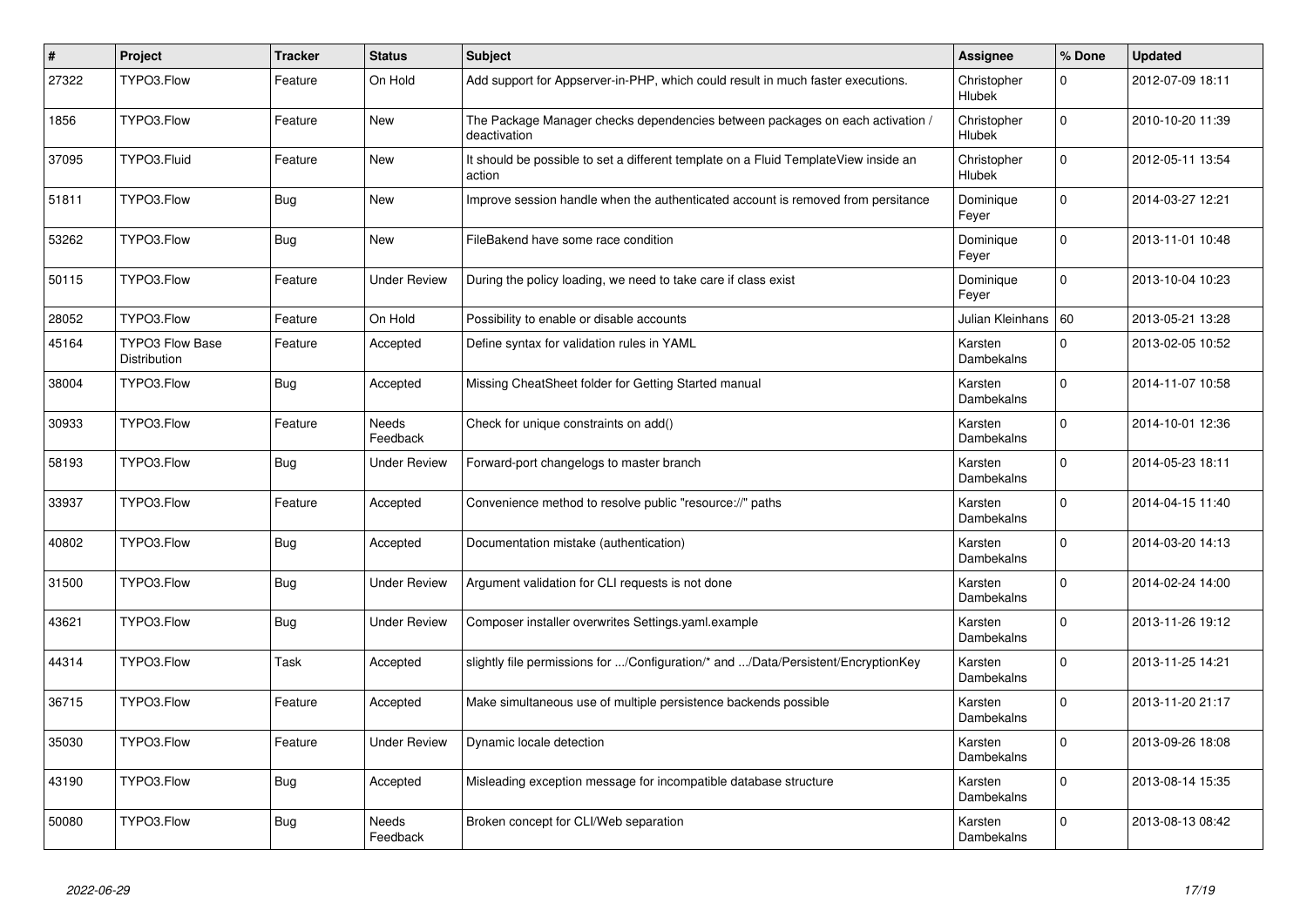| $\pmb{\#}$ | Project    | <b>Tracker</b> | <b>Status</b>       | Subject                                                                                                      | <b>Assignee</b>       | % Done      | <b>Updated</b>   |
|------------|------------|----------------|---------------------|--------------------------------------------------------------------------------------------------------------|-----------------------|-------------|------------------|
| 32707      | TYPO3.Flow | <b>Bug</b>     | Accepted            | <b>Bad Bad FileBackend</b>                                                                                   | Karsten<br>Dambekalns | $\Omega$    | 2013-05-21 13:33 |
| 43192      | TYPO3.Flow | Bug            | Accepted            | findByIdentifier() for non-persisted objects not working for custom identifier properties                    | Karsten<br>Dambekalns | $\Omega$    | 2013-05-21 13:28 |
| 40555      | TYPO3.Flow | Feature        | Accepted            | Missing command arguments parameter in Core\Booting\Scripts::executeCommand()                                | Karsten<br>Dambekalns | $\Omega$    | 2013-05-21 13:28 |
| 39609      | TYPO3.Flow | Feature        | Accepted            | <b>Migration Version</b>                                                                                     | Karsten<br>Dambekalns | 50          | 2013-05-21 13:28 |
| 39253      | TYPO3.Flow | Feature        | Accepted            | Remove mirroring mode option and code                                                                        | Karsten<br>Dambekalns | $\Omega$    | 2013-05-21 13:28 |
| 44396      | TYPO3.Flow | Task           | Accepted            | Move Doctrine ORM integration onto own namespace                                                             | Karsten<br>Dambekalns | $\Omega$    | 2013-05-21 13:28 |
| 37372      | TYPO3.Flow | Feature        | Accepted            | Inheritance in ORM should be configured automatically                                                        | Karsten<br>Dambekalns | $\Omega$    | 2013-05-21 13:28 |
| 37352      | TYPO3.Flow | Bug            | <b>Under Review</b> | generateValueHash() should use getIdentifierByObject()                                                       | Karsten<br>Dambekalns | $\Omega$    | 2013-05-21 13:28 |
| 44375      | TYPO3.Flow | Task           | Accepted            | Make all persistence reads go through repositories                                                           | Karsten<br>Dambekalns | $\Omega$    | 2013-05-21 13:28 |
| 32607      | TYPO3.Flow | Feature        | Needs<br>Feedback   | Export localized strings for JS consumption                                                                  | Karsten<br>Dambekalns | $\Omega$    | 2013-05-21 13:28 |
| 26943      | TYPO3.Flow | Feature        | Needs<br>Feedback   | Add i18n support to domain models                                                                            | Karsten<br>Dambekalns | $\Omega$    | 2013-05-21 13:28 |
| 26765      | TYPO3.Flow | Feature        | Accepted            | Support class schema features for every reflected class                                                      | Karsten<br>Dambekalns | $\Omega$    | 2013-02-14 20:47 |
| 28016      | TYPO3.Flow | <b>Bug</b>     | Needs<br>Feedback   | Cascade remove of cleared ArrayCollection                                                                    | Karsten<br>Dambekalns | $\Omega$    | 2013-02-14 20:46 |
| 34879      | TYPO3.Flow | <b>Bug</b>     | Accepted            | Proxied object is not update()able                                                                           | Karsten<br>Dambekalns | $\Omega$    | 2013-01-22 15:17 |
| 41727      | TYPO3.Flow | Bug            | Accepted            | @Flow\ldentity and @ORM\InheritanceType("JOINED") can't be used together                                     | Karsten<br>Dambekalns | $\Omega$    | 2013-01-21 17:15 |
| 41029      | TYPO3.Flow | <b>Bug</b>     | Accepted            | Method security is also evaluating abstract classes                                                          | Karsten<br>Dambekalns | $\mathbf 0$ | 2013-01-19 21:55 |
| 39699      | TYPO3.Flow | <b>Bug</b>     | Accepted            | SQL DDL for TYPO3\FLOW3\Cache\Backend\PdoBackend                                                             | Karsten<br>Dambekalns | $\Omega$    | 2012-12-13 12:35 |
| 42550      | TYPO3.Flow | Task           | <b>Under Review</b> | Add top-level .htaccess to block everything but Web                                                          | Karsten<br>Dambekalns | $\mathbf 0$ | 2012-12-11 22:43 |
| 13559      | TYPO3.Flow | Bug            | Accepted            | ObjectSerializer failes with persistent objects within arrays                                                | Karsten<br>Dambekalns | $\mathbf 0$ | 2012-11-08 09:39 |
| 40410      | TYPO3.Flow | <b>Bug</b>     | Needs<br>Feedback   | Exception when using Apc, Memcached of Redis cache backend for reflection status<br>and object configuration | Karsten<br>Dambekalns | $\mathbf 0$ | 2012-10-25 15:56 |